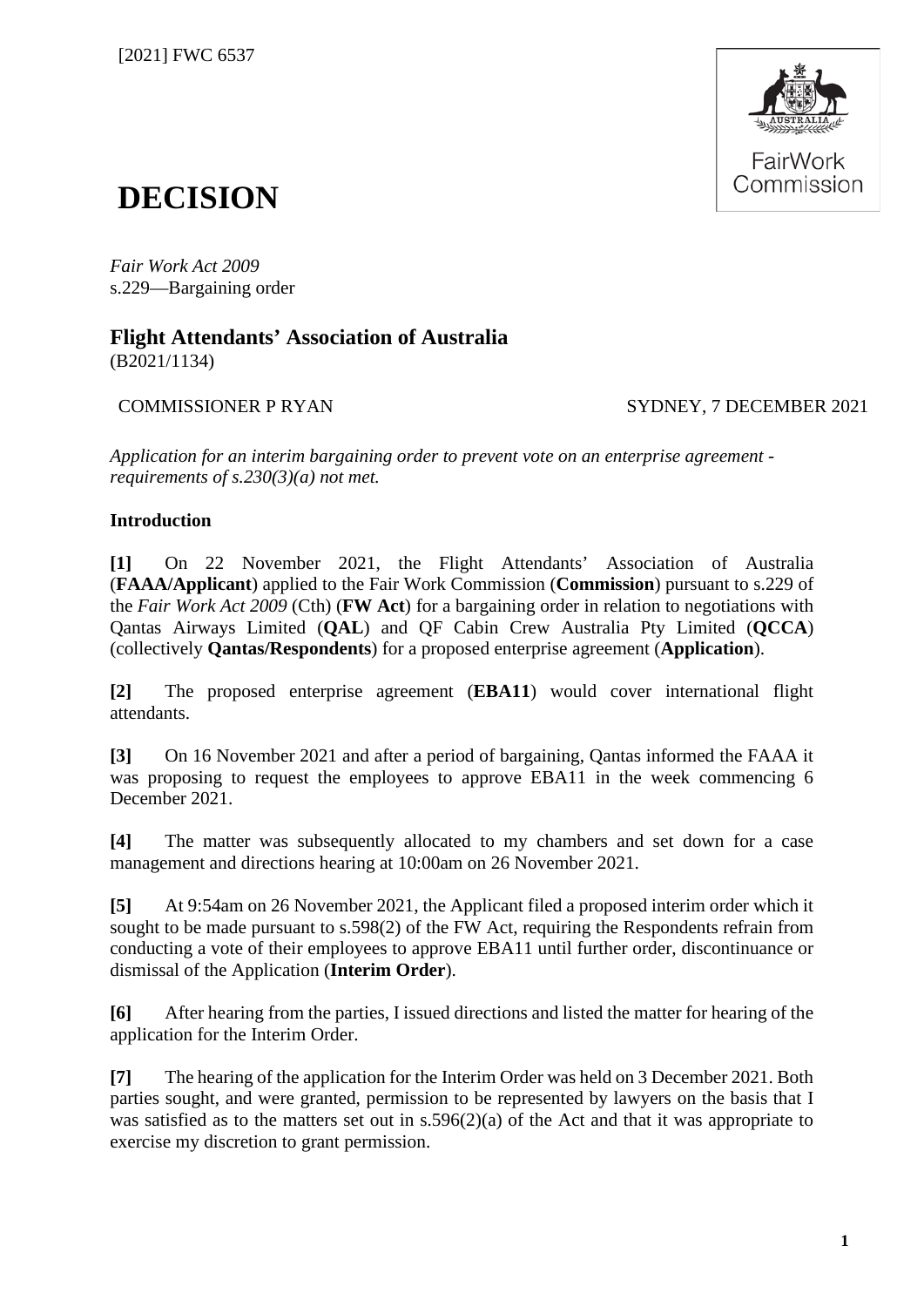- **[8]** Witness statements were tendered from the following persons:
- FAAA: Rebecca MacLean, Customer Service Manager (International Cabin Crew) employed by QCCA; Steven Reed, Industrial Relations Manager employed by FAAA; Hikaru Sugimoto, Long Haul Flight Attendant employed by QAL; Tanya Tierney, Flight Attendant employed by QAL;
- Qantas: Amelia Rochford, Senior Industrial Relations Manager employed by QAL; Rachel Yangoyan. Executive Manager, Customer Experience and Operations employed by QAL;
- **[9]** Mr Reed and Ms Yangoyan were required for cross examination.

**[10]** For the reasons that follow, I am not satisfied that the requirement in s.230(3)(a) of the FW Act is met, and therefore, I do not have any power to make the Interim Order.

#### **Background**

**[11]** The current enterprise agreement is the *Flight Attendants' Association of Australia-International Division, Qantas Airways Limited and QF Cabin Crew Australia Pty Limited Enterprise Agreement 2017 (EBA10)* (**EBA10**).

**[12]** A succinct summary of the background to EBA10 and its structure was set out by the Full Bench in *Flight Attendants' Association of Australia v Qantas Airways Limited QF Cabin Crew Australia Pty Ltd [2019] FWCFB 1556* as follows:

"There are two entities involved in the employment of cabin crew on Qantas international flights. Flight attendants engaged before December 2007 are employed by Qantas while those engaged from December 2007 onwards are engaged by QF Cabin Crew Australia Pty Ltd (QCCA), a Qantas subsidiary. The approximately 1,900 flight attendants employed by Qantas work on "mainline" operations, consisting of flights using B747- 400 and A330 aircraft, while the approximately 500 QCCA flight attendants are used to supplement mainline flying crews and also crew flights using A380 and B787 aircraft.

The Agreement covers flight attendants employed by both entities, and is structured so that Part A contains provisions which are generally applicable to all flight attendants, Part 1 covers Qantas employees only, and Part 2 covers QCCA employees (as well as "*Transfer Employees*", who are Qantas employees who have applied for and been granted permission to transfer to the A380 or B787 fleet under Part 2 conditions for a period of at least 2 years). Part 1 preserves to a significant degree the "legacy" conditions of employment of Qantas employees, while the conditions of employment for QCCA employees under Part 2 are less beneficial to the employees in a number of respects to those in Part 1.

One way in which Part 1 and Part 2 conditions are distinct concerns the methods for allocating flying duties to flight attendants. Qantas rosters its flight attendants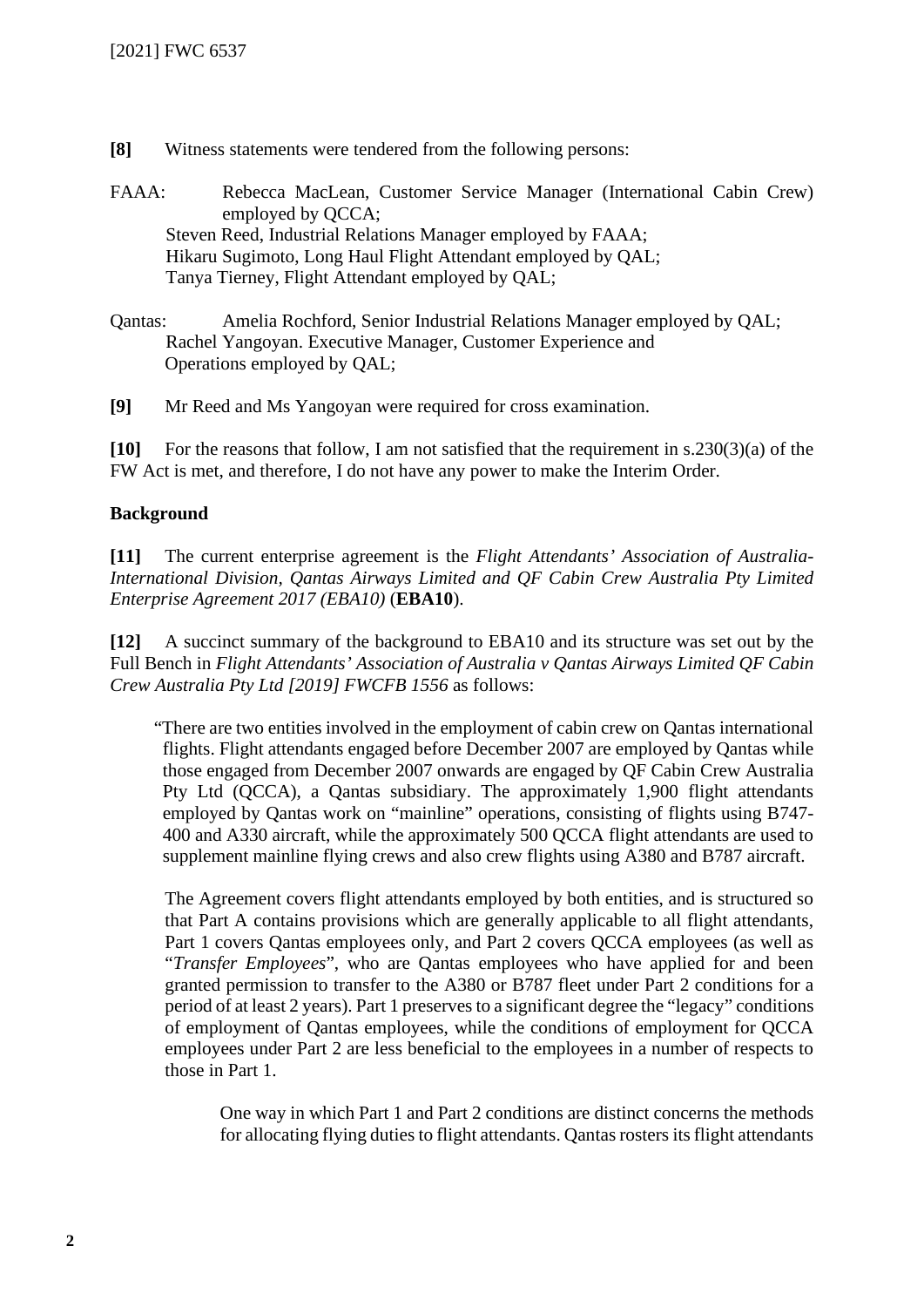in 56-day blocks known as "bid periods". In general terms, Part 1 of the Agreement provides for a system by which Qantas constructs duty patterns for a particular bid period, which are known as "bid lines", and then flight attendants employed by Qantas may "bid" for their preferred bid lines on mainline operations during an upcoming roster period and are allocated preferred flights in order of seniority. Under Part 2, QCCA flight attendants may indicate their preference for flight patterns but flights are allocated at Qantas/QCCA's absolute discretion."

**[13]** There are currently approximately 2650 employees covered by EBA10, approximately 500 of which are covered by Part [1](#page-2-0) of  $EBA10.<sup>1</sup>$ 

**[14]** The nominal expiry date for EBA10 is 17 June 2021.[2](#page-2-1)

**[15]** On 19 March 2020 and following the Federal Government's imposed border closures, Qantas announced that it would suspend all international flying. On 21 March 2020 all long haul cabin crew were stood down.<sup>[3](#page-2-2)</sup>

**[16]** Since March 2020, Qantas has operated a limited number routes at the request of, and sponsored by, the Commonwealth Government, as well as a number of repatriation charter flights for the Department of Foreign Affairs and Trade.<sup>[4](#page-2-3)</sup> At any one time, Oantas has had approximately 350-400 of its cabin crew operating.[5](#page-2-4)

**[17]** There is no doubt, and it was accepted by the FAAA, that the COVID-19 Pandemic has had a significant impact on Qantas. In her evidence, Ms Yangoyan states this is estimated to be more than \$20 billion in revenue by the end of the calendar year 2021.<sup>[6](#page-2-5)</sup>

**[18]** On 19 May 2021, Qantas and the FAAA met to discuss the challenges expected to arise during the recovery of international flying. As part of this meeting, Qantas provided the FAAA with a presentation of its 'key claims' for EBA11.<sup>[7](#page-2-6)</sup>

**[19]** There were further meetings between representatives of Qantas and the FAAA on 8, 15 and 18 June 2021. [8](#page-2-7)

**[20]** On 21 June 2021, Qantas issued the Notice of Employee Representational Rights (**NERR**) in relation to EBA11.[9](#page-2-8)

<span id="page-2-0"></span><sup>1</sup> Statement of Rachel Yangoyan (**Yangoyan**) at [16]-[17].

<span id="page-2-1"></span><sup>2</sup> Clause 3 of EBA10.

<span id="page-2-2"></span> $3$  Ibid at [5].

<span id="page-2-3"></span><sup>4</sup> Ibid at [6]-[8].

<span id="page-2-4"></span> $<sup>5</sup>$  Ibid at [66].</sup>

<span id="page-2-5"></span> $6$  Ibid at [5].

<span id="page-2-6"></span><sup>7</sup> Statement of Amelia Rochford (**Rochford**) at [10]; Statement of Steven Reed (**Reed**) at [26].

<span id="page-2-7"></span><sup>8</sup> Rochford at [15]; Yangoyan at [52].

<span id="page-2-8"></span><sup>9</sup> Rochford at [16]; Reed at [29].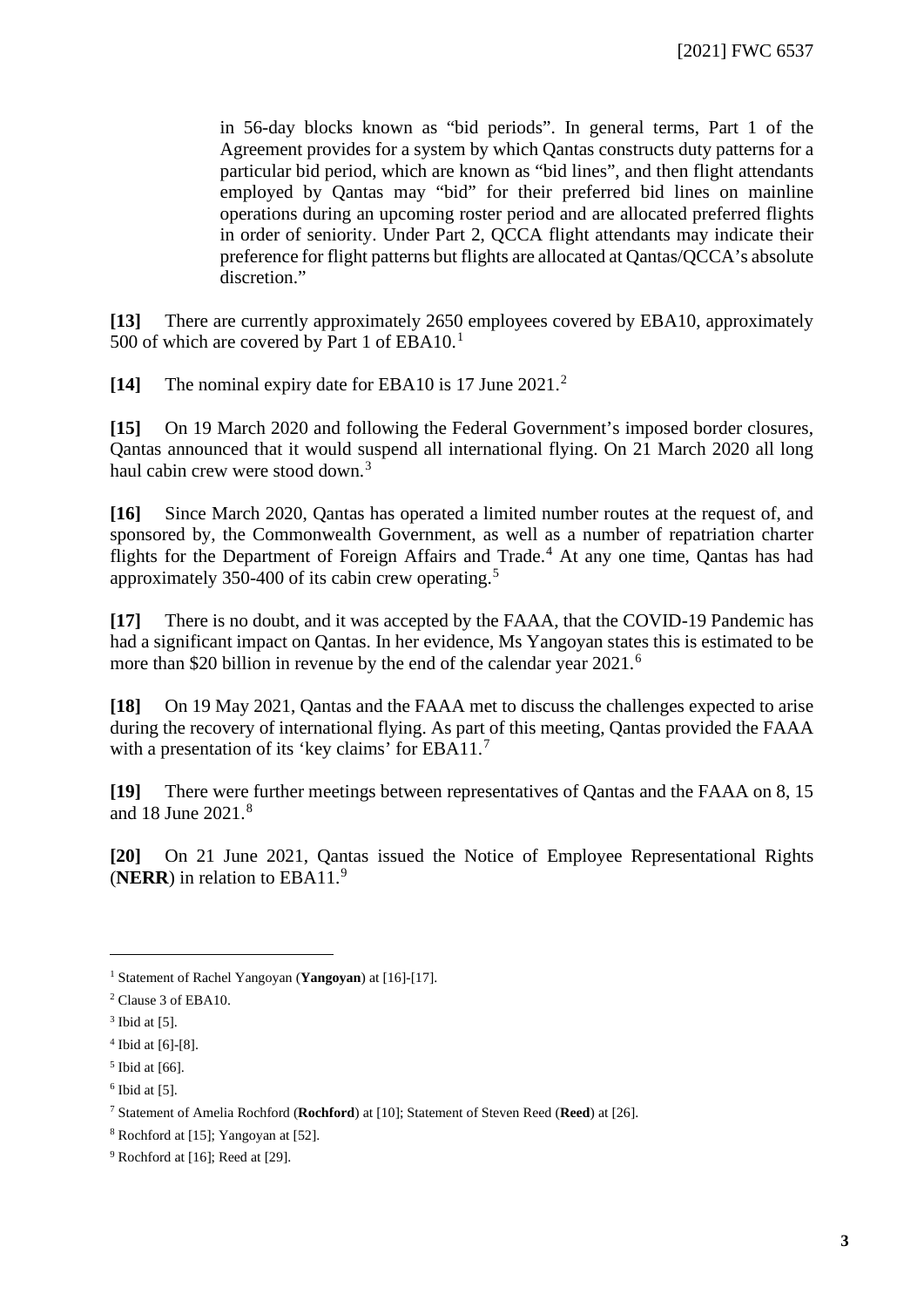**[21]** Following the issuing of the NERR, there were numerous meetings held, and items of correspondence exchanged, between the parties. Qantas also exchanged correspondence and/or held meetings with the other bargaining representatives for EBA11 namely, the Transport Workers Union of Australia (**TWU**) and Mr Moloney.

**[22]** The extent of the meetings held, and correspondence exchanged, between Qantas and the union/employee bargaining representatives is set out in the unchallenged evidence of Ms Rochford<sup>10</sup>, and can be broadly summarised as follows:

- 28 June: Qantas provides copy of NERR to FAAA;
- 28 June: Mr Moloney/Qantas discussion (occurred during week commencing 28 June);
- 30 July: FAAA/Qantas meeting;
- 4 August: Qantas/TWU meeting;
- 9 August: Qantas correspondence to FAAA setting out details of key claims;
- 13 August: FAAA/Qantas meeting;
- 16 August: Qantas correspondence to TWU setting out details of key claims;
- 27 August: FAAA/Qantas meeting;
- 27 August: Qantas/TWU meeting;
- 30 August: FAAA correspondence to Qantas requesting further information re: claims;
- 9 September: Mr Moloney/Qantas discussion;
- 16 September: FAAA/Qantas meeting;
- 17 September: Qantas provides response to FAAA request of 30 August;
- 17 September: Mr Moloney/Qantas meeting;
- 23 September: FAAA/Qantas meeting;
- 23 September: Qantas TWU meeting;
- 24 September: FAAA correspondence to Qantas requesting further information re: claims;
- 28 September: FAAA/Qantas meeting;
- 1 October: Qantas correspondence to FAAA re: provision of information on AV span claim;
- 7 October: FAAA/Qantas meeting;
- 8 October: Qantas provides response to FAAA request of 24 September;
- 8 October: Qantas TWU meeting;
- 13 October: FAAA/Qantas meeting;
- 19 October: FAAA correspondence to Qantas re: FAAA claims;
- 22 October: FAAA/Qantas meeting;
- 28 October: Qantas correspondence to FAAA re: Qantas response to FAAA claims;
- 29 October: FAAA/Qantas meeting;
- 3 November: FAAA/Qantas meeting;
- 3 November: FAAA lodge application for the Commission to deal with bargaining dispute  $(s.240)$ ;
- 12 November: FAAA/Qantas attend bargaining dispute conference before the Commission;
- 15 November: Qantas correspondence to FAAA re: modification of Qantas' claims;

<span id="page-3-0"></span><sup>10</sup> Rochford [17]-[70].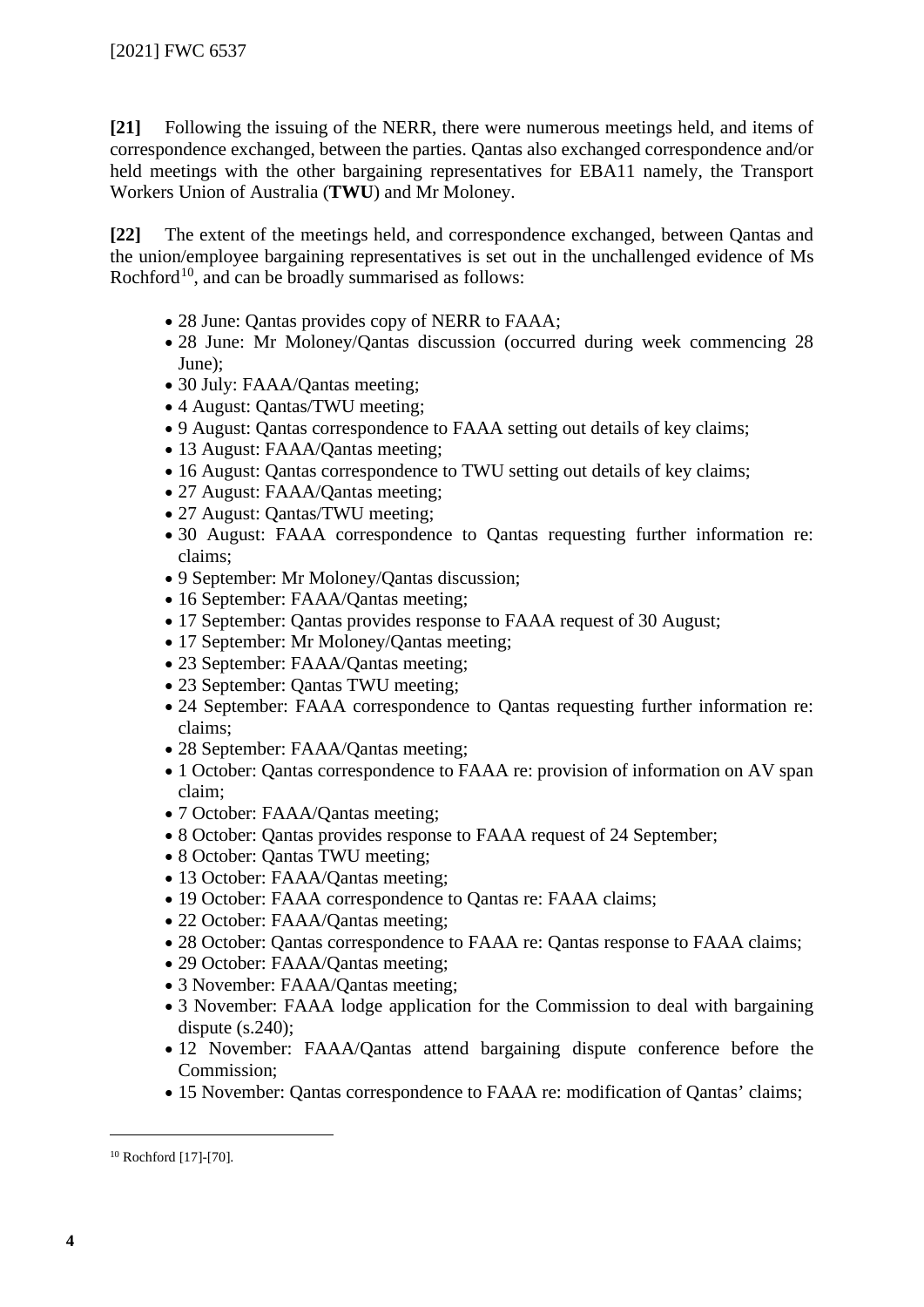- 16 November: FAAA/Qantas meeting;
- 16 November: FAAA correspondence to Qantas re: s.229 concerns;
- 18 November: Qantas responses to FAAA s.229 concerns;
- 19 November: FAAA correspondence to Qantas re: claims:
- 22 November: FAAA files Application;
- 25 November: Qantas responds to FAAA correspondence of 19 November and provides draft EBA11; and
- 1 December: FAAA/Qantas meeting.

**[23]** In addition to the meetings and correspondence exchanged with bargaining representatives, Qantas also held webinars with, and provided email updates to, the employees. The extent of these webinars and email correspondence is also set out in the evidence of Amelia Rochford, Senior Industrial Relations Manager<sup>[11](#page-4-0)</sup>, and can be broadly summarised as follows:

- 20 May: Qantas sends email to employees;
- 21 June: Qantas issues NERR to employees;
- 22 June: Qantas sends email to employees;
- 10 August: Qantas sends email to employees re: key claims;
- 12 August: Qantas holds webinar for employees on variety of topics including negotiations for EBA11;
- 13 August: Qantas sends email to employees summarising discussion of webinar held on 12 August;
- Week commencing 16 August: Qantas holds webinar for employees on variety of topics including negotiations for EBA11;
- 24 August: Qantas sends email to employees summarising discussion of webinar held in week commencing 16 August;
- 1 September: Qantas holds webinar for employees on variety of topics including negotiations for EBA11;
- 3 September: Qantas sends email to employees summarising discussion of webinar held on 1 September;
- 8 September: Qantas holds webinar for employees on variety of topics including negotiations for EBA11;
- 9 September: Qantas sends email to employees summarising discussion of webinar held on 8 September;
- 17 September: Qantas holds a webinar for employees and sends email summarising discussion of webinar. The email summary notes more than 300 crew participated in the webinar;
- 24 September: Qantas holds a webinar for employees and sends email summarising discussion of webinar. The email summary notes more than 250 crew participated in the webinar;
- 1 October: Qantas sends an email to employees summarising the discussion of a webinar held earlier that week;
- 8 October: Qantas holds webinar for employees on variety of topics including negotiations for EBA11;

<span id="page-4-0"></span> $11$  Rochford at [16], [71]-[84].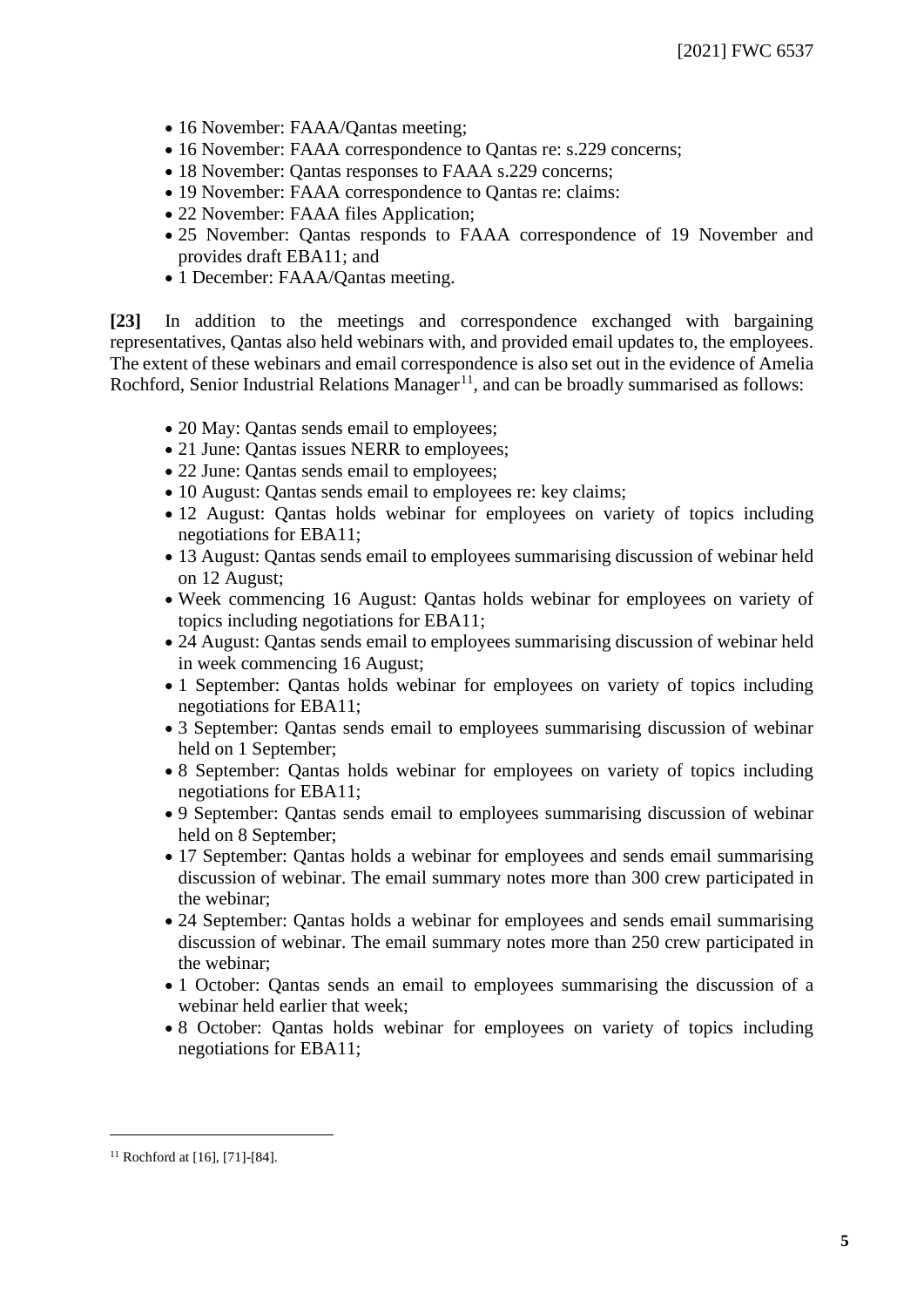- 12 October: Qantas sends email to employees summarising discussion of webinar held on 8 October. The email summary notes more than 460 attendees participated in the webinar;
- 4 November: Qantas holds webinar for employees on variety of topics including negotiations for EBA11;
- 8 November: Qantas sends email to employees summarising discussion of webinar held on 4 November; and
- 18 November: Qantas sends email to employees providing an update on the negotiations for EBA11 and states preparation is underway for a vote on EBA11 to take place in the week commencing 6 December. This correspondence also invites employees to participate in a webinar on EBA11 to be held on 19 November 2021.

**[24]** As part of the negotiations for EBA11, Qantas pressed the following claims, which were provided to the FAAA on 9 August 2021 and which Qantas described as 'key claims'[12](#page-5-0):

#### **1. All crew to be on Part 2 Terms and conditions**

- a. QAL Cabin Crew currently in Part 1 of EBA10 to move to Part 2 terms and conditions. The effect of this claim will mean, amongst other things:
	- i. All crew can be rostered up to 240 hours (with an average of 220 hours)
	- ii. All crew can be multi-endorsed across all aircraft types
	- iii. All crew have access to all flying through the fair share rostering system; and
	- iv. QAL Cabin Crew retain the existing top up payment.

#### **2. Changes to Available Spans (AV Spans)**

a. AV Spans did not meet the operational requirements of QAL and QCCA prior to the COVID-19 pandemic. In their current form, AV Spans often result in additional roster disruption and resource coverage to manage the operation. We will be seeking changes that address our reserve requirements.

#### **3. Slip allowances to be paid into payroll and set at a fixed rate per port**

- a. The requirement for hotels to hold cash allowances for our crew limited upline hotel optionality pre-COVID. As you are aware, we are currently not able to facilitate cash allowances (as a direct result of the pandemic), and we do not see this changing upon restart of the international business, due to the global movement away from cash payments as a result of health requirements...
- b. QAL and QCCA seek to use rates that are fair and reasonable and do not impact the overall amount crew receive for slip across our various ports.

#### **4. 4-year agreement with a two-year wage freeze followed by 2% annual increase in year 3**

<span id="page-5-0"></span><sup>12</sup> Rochford at [21];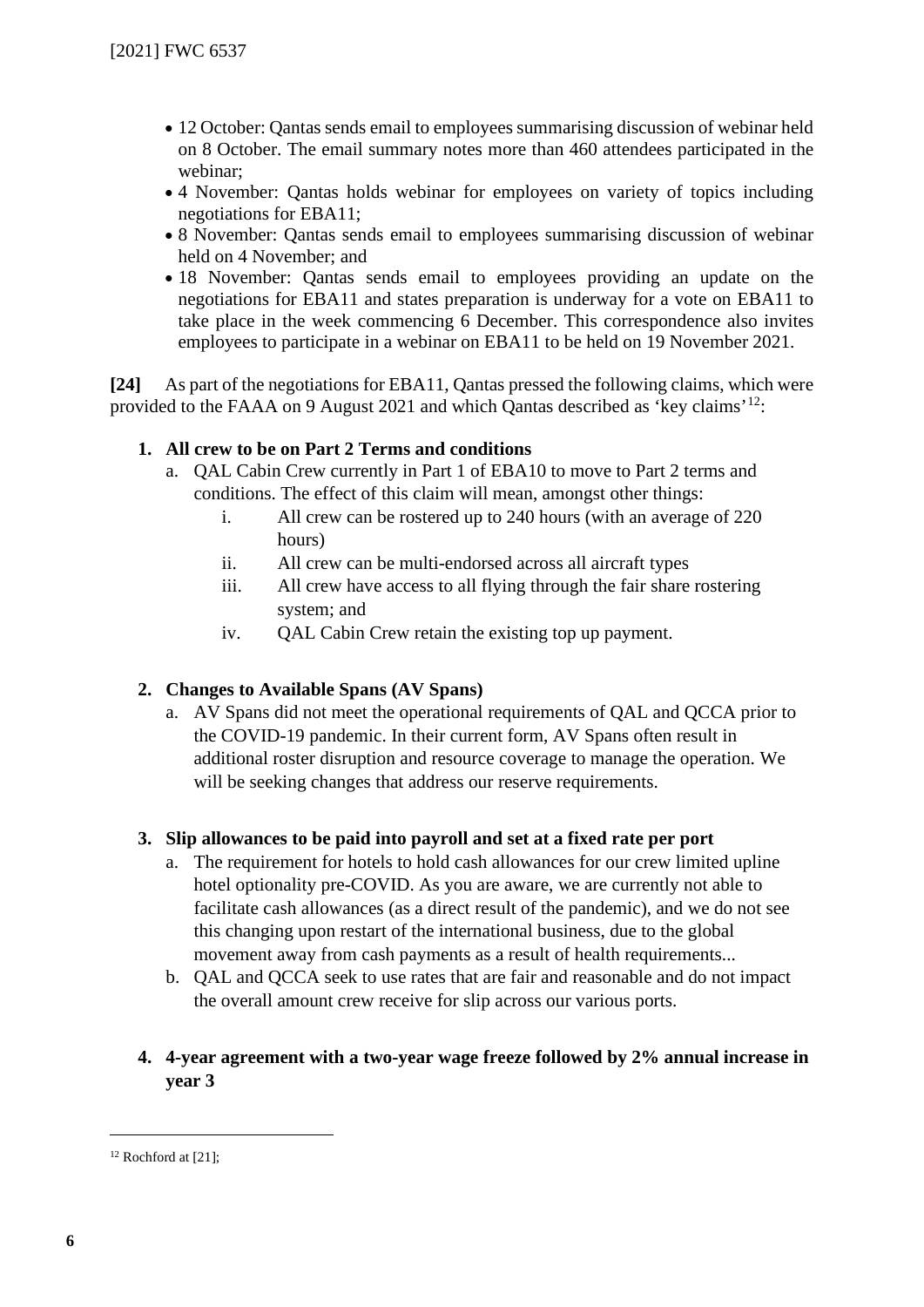- a. The Qantas Group (Group) has announced a wage freeze to enable the Group to recover from the devastating impact of the COVID-19 crisis.
- b. In applying the two-year wage freeze to the LH cabin crew group, and subject to a total agreement being reached between the parties, the first 2% increase would commence from the first full pay period on or after 18 June 2023.

#### **5. To support Sunrise flying, increase tour of duty to 23 hours planned**

- a. QAL and QCCA would like to extend the maximum planned tour of duty to 23 hours for single sectors to enable work such as 'Sunrise' (Sydney to New York or Sydney to London) to be performed under this agreement.
- b. QAL and QCCA see this as a great opportunity for our international crew.
- c. QAL and QCCA will not be able to entertain any counter claims of additional payments for additional planned hours or any claims which restrict planning or operational processes.
- d. As always, any flying will be within QAL and QCCA's Fatigue Risk Management System (FRMS) parameters and we propose to discuss this claim in future bargaining meetings.

**[25]** The rationale for items 1 and 2 of the key claims is to place Qantas in a position where it can respond to the uncertainty and challenges of international travel and the COVID-19 Pandemic (and emerging variants) and the resultant, and ongoing, travel restrictions and quarantine requirements. In this respect Qantas seeks a common rostering/allocation system over 28 days, crew to be multi-endorsed across all operating aircraft and additional roster period coverage through changes to the AV spans.[13](#page-6-0)

**[26]** It was not in dispute that Qantas had repeatedly advised the FAAA it was critical for the vote to go ahead prior to the end of 2021. It was also not in dispute that the FAAA had repeatedly advised Qantas the time frame was unrealistic and unlikely.

**[27]** While the FAAA is not opposed to all employees being covered by one set of conditions, it is the FAAA's preference that EBA11 should be an appropriate amalgam of Part 1 and Part 2 conditions.<sup>[14](#page-6-1)</sup>

#### **Relevant Legislative Provisions**

**[28]** Section 589 of the FW Act provides as follows:

#### "**589 Procedural and interim decisions**

(1) The FWC may make decisions as to how, when and where a matter is to be dealt with.

<span id="page-6-0"></span><sup>13</sup> Yangoyan at [21]-[46].

<span id="page-6-1"></span> $14$  Reed at [65]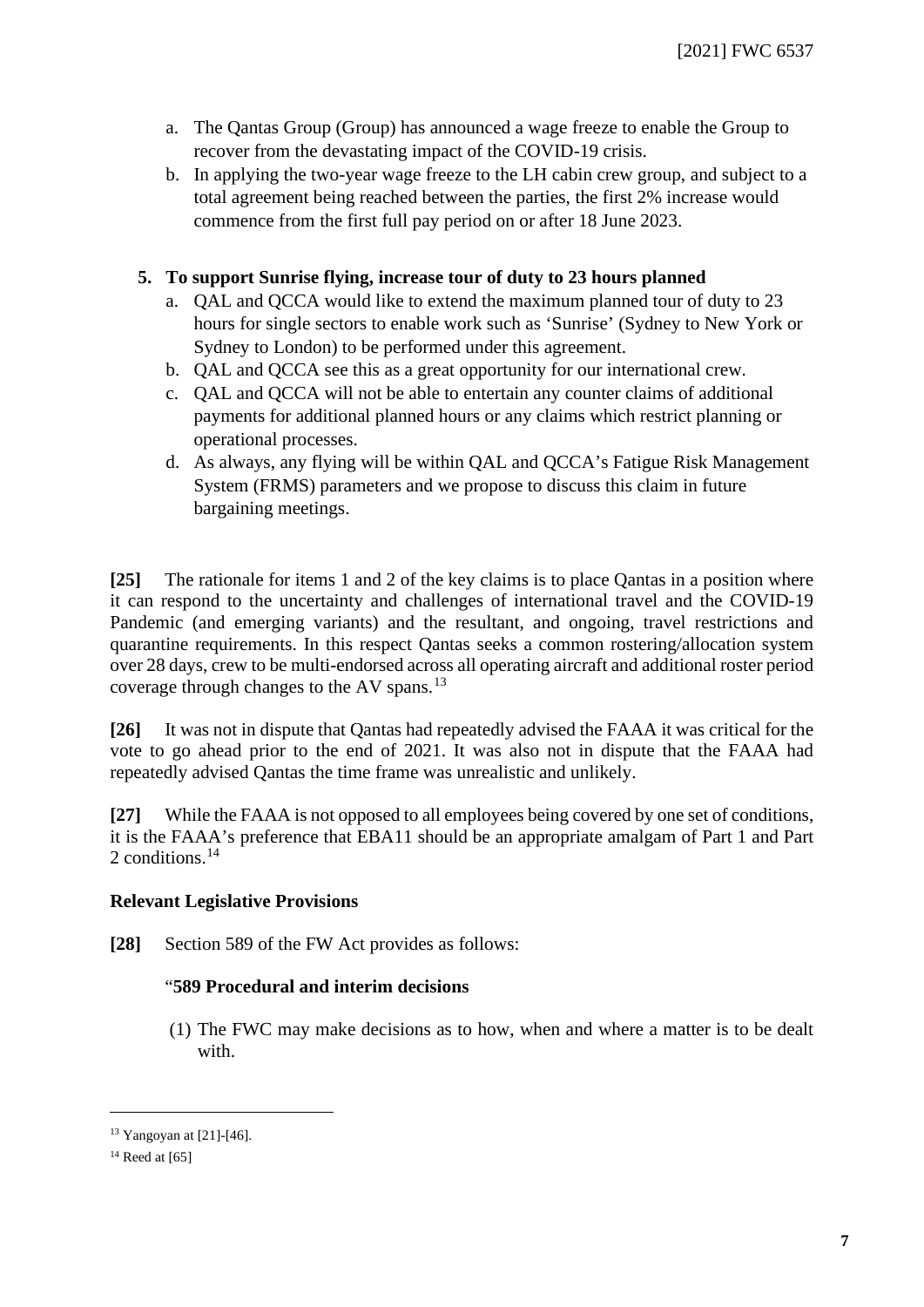- (2) The FWC may make an interim decision in relation to a matter before it.
- (3) The FWC may make a decision under this section:
	- (a) on its own initiative; or
	- (b) on application.
- (4) This section does not limit the FWC's power to make decisions."
- **[29]** Section 229 of the FW Act provides as follows:

#### **"229 Applications for bargaining orders**

Persons who may apply for a bargaining order

(1) A bargaining representative for a proposed enterprise agreement may apply to the FWC for an order (a *bargaining order*) under section 230 in relation to the agreement.

Multi-enterprise agreements

(2) An application for a bargaining order must not be made in relation to a proposed multi-enterprise agreement unless a low-paid authorisation is in operation in relation to the agreement.

Timing of applications

- (3) The application may only be made at whichever of the following times applies:
	- (a) if one or more enterprise agreements apply to an employee, or employees, who will be covered by the proposed enterprise agreement:
	- (i) not more than 90 days before the nominal expiry date of the enterprise agreement, or the latest nominal expiry date of those enterprise agreements (as the case may be); or
	- (ii) after an employer that will be covered by the proposed enterprise agreement has requested under subsection 181(1) that employees approve the agreement, but before the agreement is so approved;
	- (b) otherwise—at any time.

Prerequisites for making an application

(4) The bargaining representative may only apply for the bargaining order if the bargaining representative: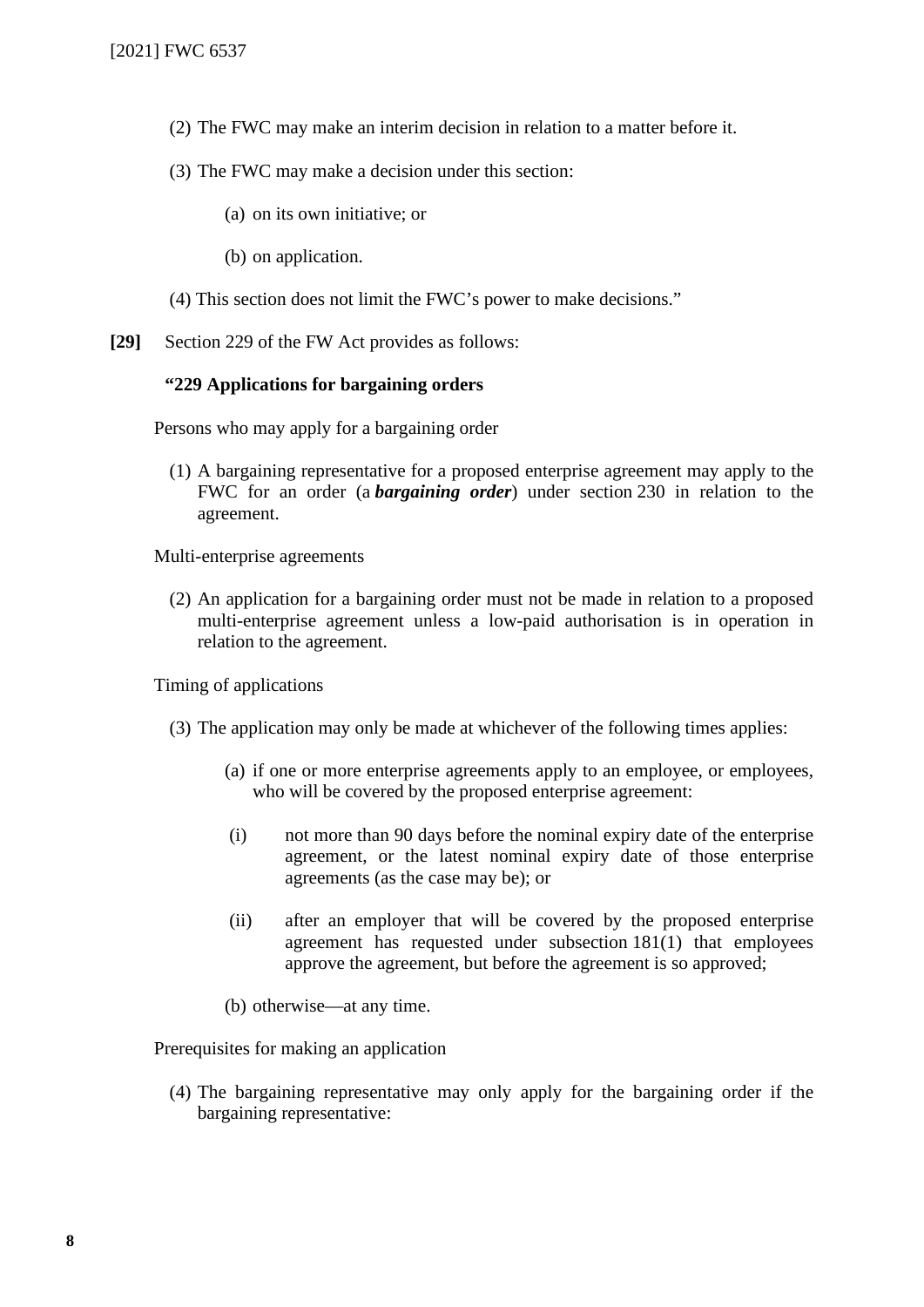- (a) has concerns that:
- (i) one or more of the bargaining representatives for the agreement have not met, or are not meeting, the good faith bargaining requirements; or
- (ii) the bargaining process is not proceeding efficiently or fairly because there are multiple bargaining representatives for the agreement; and
- (b) has given a written notice setting out those concerns to the relevant bargaining representatives; and
- (c) has given the relevant bargaining representatives a reasonable time within which to respond to those concerns; and
- (d) considers that the relevant bargaining representatives have not responded appropriately to those concerns.

Non-compliance with notice requirements may be permitted

(5) The FWC may consider the application even if it does not comply with paragraph (4)(b) or (c) if the FWC is satisfied that it is appropriate in all the circumstances to do so."

**[30]** Section 230 of the FW Act provides as follows:

#### **"230 When the FWC may make a bargaining order**

Bargaining orders

- (1) The FWC may make a bargaining order under this section in relation to a proposed enterprise agreement if:
	- (a) an application for the order has been made; and
	- (b) the requirements of this section are met in relation to the agreement; and
	- (c) the FWC is satisfied that it is reasonable in all the circumstances to make the order.

Agreement to bargain or certain instruments in operation

- (2) The FWC must be satisfied in all cases that one of the following applies:
	- (a) the employer or employers have agreed to bargain, or have initiated bargaining, for the agreement;
	- (b) a majority support determination in relation to the agreement is in operation;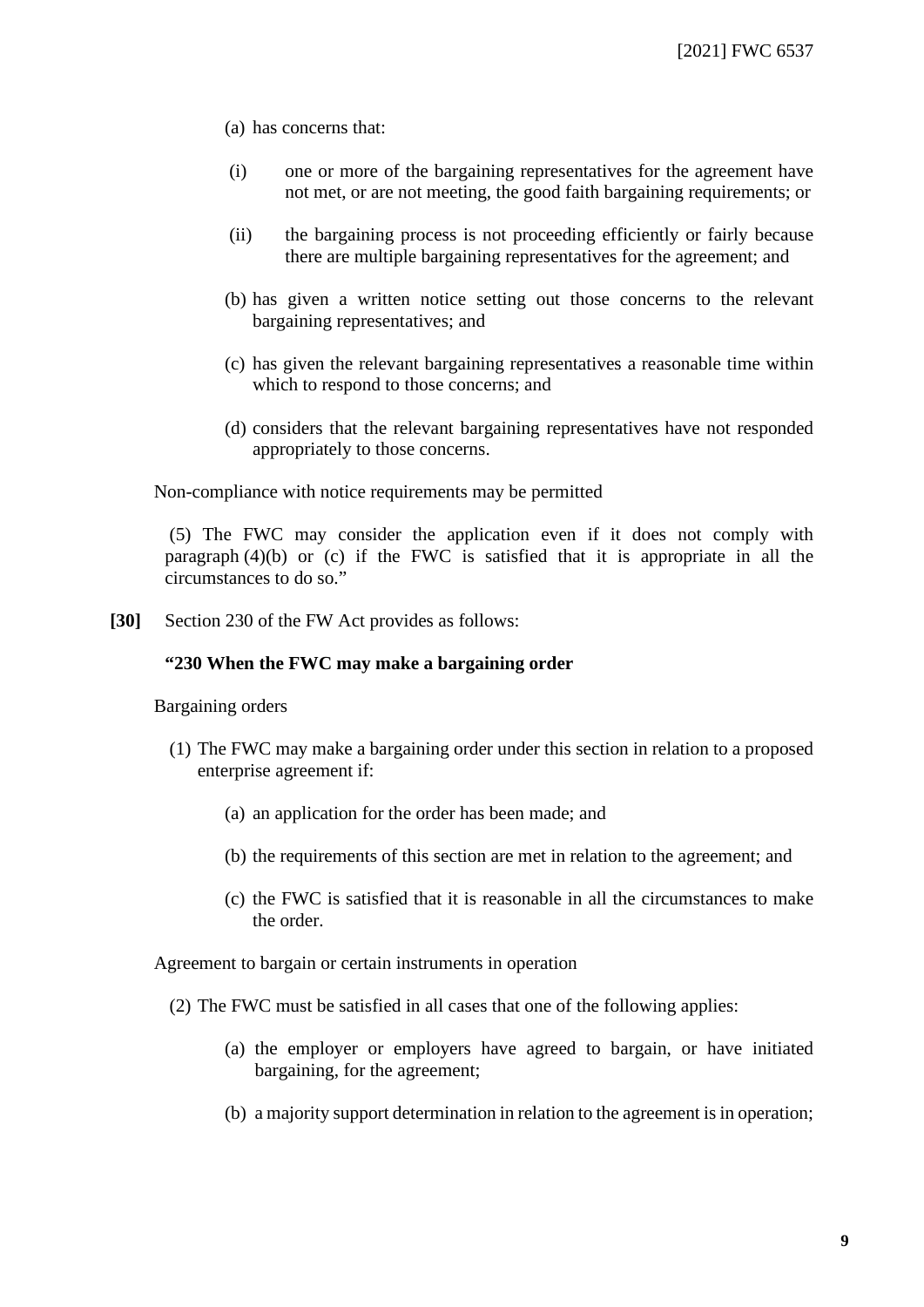- (c) a scope order in relation to the agreement is in operation;
- (d) all of the employers are specified in a low-paid authorisation that is in operation in relation to the agreement.

Good faith bargaining requirements not met

(3) The FWC must in all cases be satisfied:

(a) that:

- (i) one or more of the relevant bargaining representatives for the agreement have not met, or are not meeting, the good faith bargaining requirements; or
- (ii) the bargaining process is not proceeding efficiently or fairly because there are multiple bargaining representatives for the agreement; and
- (c) that the applicant has complied with the requirements of subsection 229
- (4) (which deals with notifying relevant bargaining representatives of concerns), unless subsection 229
- (5) permitted the applicant to make the application without complying with those requirements.

Bargaining order must be in accordance with section 231

(4) The bargaining order must be in accordance with section 231 (which deals with what a bargaining order must specify)."

**[31]** Section 228 of the FW Act provides as follows:

#### "**228 Bargaining representatives must meet the good faith bargaining requirements**

- (1) The following are the *good faith bargaining requirements* that a bargaining representative for a proposed enterprise agreement must meet:
	- (a) attending, and participating in, meetings at reasonable times;
	- (b) disclosing relevant information (other than confidential or commercially sensitive information) in a timely manner;
	- (c) responding to proposals made by other bargaining representatives for the agreement in a timely manner;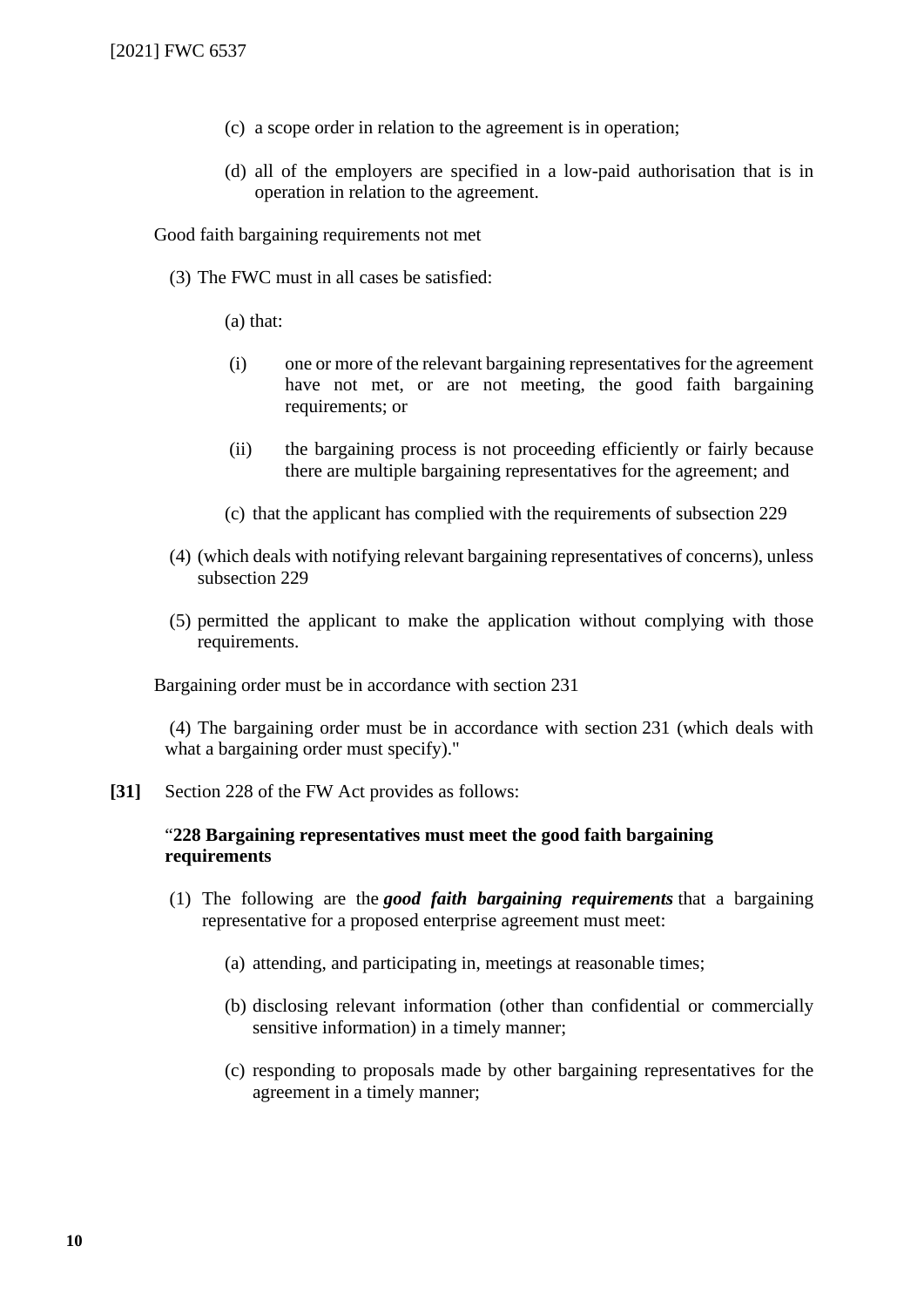- (d) giving genuine consideration to the proposals of other bargaining representatives for the agreement, and giving reasons for the bargaining representative's responses to those proposals;
- (e) refraining from capricious or unfair conduct that undermines freedom of association or collective bargaining;
- (f) recognising and bargaining with the other bargaining representatives for the agreement.
- (2) The good faith bargaining requirements do not require:
	- (a) a bargaining representative to make concessions during bargaining for the agreement; or

(b) a bargaining representative to reach agreement on the terms that are to be included in the agreement."

#### **Summary of Submissions**

**[32]** The FAA contended that the requirement of s 230(3)(a)(i) has been met, because Qantas has not met, and was not meeting, the good faith bargaining requirements in the following respects.

**[33]** First, the FAAA contended the request for employees to approve EBA11 by voting at a time when many of the employees would be returning to the workplace for the first time since the outbreak of the COVID-19 Pandemic after being stood down in March 2020 was unfair conduct that undermined collective bargaining.

**[34]** In support of this contention, the FAAA submitted:

- (i) The isolation of employees during the period of stand down resulted in them being disengaged from their colleagues and their workplace, with many in secondary employment, and that this was causing anxiety about their ability to return to work;  $15$
- (ii) That it is an extraordinary proposition that employees could be asked to sensibly and immediately decide on the conditions of employment when effectively walking back into the workplace for the first time in 18 months;<sup>[16](#page-10-1)</sup>
- (iii) The bargaining process, and the (forthcoming) request by Qantas that the employees approve EBA11 is rushed, both in the broader circumstances set out above, and where the parties have yet to reach an impasse; $17$  and
- (iv) That Qantas' claims are not essential for the recommencement of international travel and are being pressed as a matter of convenience.<sup>[18](#page-10-3)</sup>

<span id="page-10-0"></span><sup>&</sup>lt;sup>15</sup> FAAA's Outline of Submissions at [22].

<span id="page-10-1"></span><sup>16</sup> Ibid at [24].

<span id="page-10-2"></span><sup>17</sup> FAAA's Outline of Submissions at [20]-[21].

<span id="page-10-3"></span><sup>18</sup> Ibid at [28].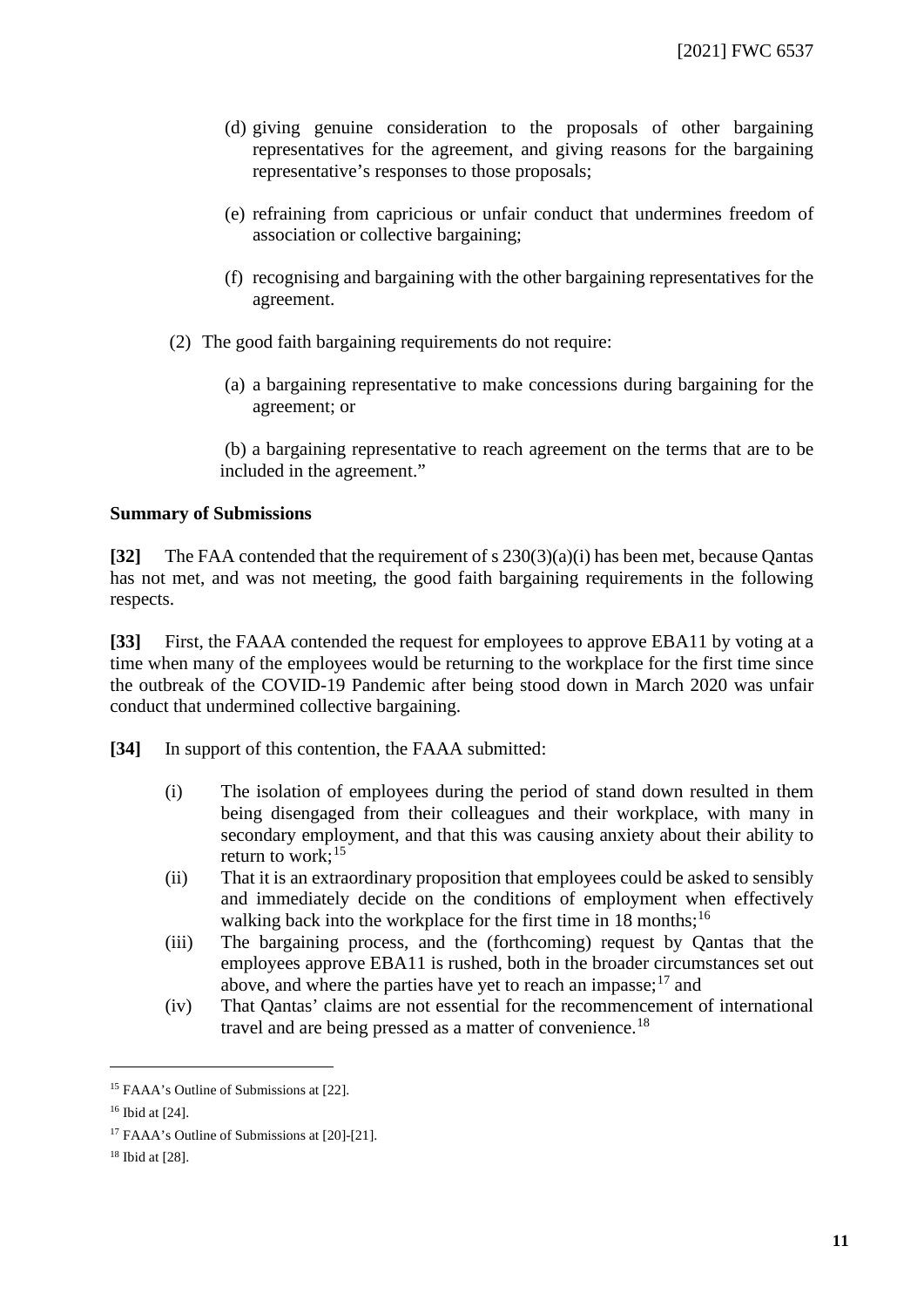**[35]** Second, the FAAA contended that Qantas had failed to disclose relevant information, genuinely consider and respond to its proposals and otherwise not act unfairly or capriciously in a manner that undermines collective bargaining.<sup>[19](#page-11-0)</sup>

**[36]** In support of this contention, the FAAA submitted:

- (i) That Qantas had failed to provide explanations in relation to its AV Span claim, data regarding the employees that have been stood down relevant to its wage freeze and details of savings Qantas would make through all crew being under Part 2 conditions;<sup>[20](#page-11-1)</sup>
- (ii) That Qantas has failed to consider the FAAA's claims and merely engaged in a 'blanket refusal' of claims of substance; $^{21}$  $^{21}$  $^{21}$  and
- (iii) That Qantas' demand for access to recordings of an FAAA meeting was in breach of s.[22](#page-11-3)8(1)(e).<sup>22</sup>

**[37]** The FAAA submitted the above matters would satisfy that the Commission that the Interim Order is reasonable in all of the circumstances.

**[38]** Third, the FAAA contended that Qantas breached the good faithing requirements by communicating to its employees that its claims were essential to the recommencement of international flying and the effect of those communications have placed employees in the position that unless they vote yes, they will not be able to return to their jobs.

**[39]** In reply, Qantas submitted that the application for the Interim Order is lacking in substance and misconceived.<sup>[23](#page-11-4)</sup>

**[40]** In the response to the contentions and submissions made by the FAAA, Qantas submitted:

- (i) The uncertainty and challenges generated by the differing responses to COVID-19 (and emerging variants) within Australian and foreign jurisdictions requires Qantas to ensure its operations are able to respond to those challenges;  $^{24}$  $^{24}$  $^{24}$
- (ii) The vote is not precipitous and there is no requirement for bargaining representatives to agree or to reach an impasse, before putting an agreement to vote:  $25$
- (iii) The conduct of the vote following a pandemic-affected bargaining period is not unfair or capricious and many organisations were now conducting aspects of their operations over videoconferencing;  $26$

<span id="page-11-0"></span><sup>19</sup> Ibid at [29].

<span id="page-11-1"></span><sup>20</sup> Ibid at [30]-[31].

<span id="page-11-2"></span><sup>21</sup> Ibid at [32].

<span id="page-11-3"></span><sup>22</sup> Ibid at [33].

<span id="page-11-4"></span><sup>23</sup> Qantas' Oral Submissions on 3 December 2021.

<span id="page-11-5"></span><sup>24</sup> Qantas' Outline of Submissions at [5]-[10].

<span id="page-11-6"></span><sup>25</sup> Qantas' Outline of Submissions at [19]-[29].

<span id="page-11-7"></span><sup>26</sup> Ibid at [30]-[39].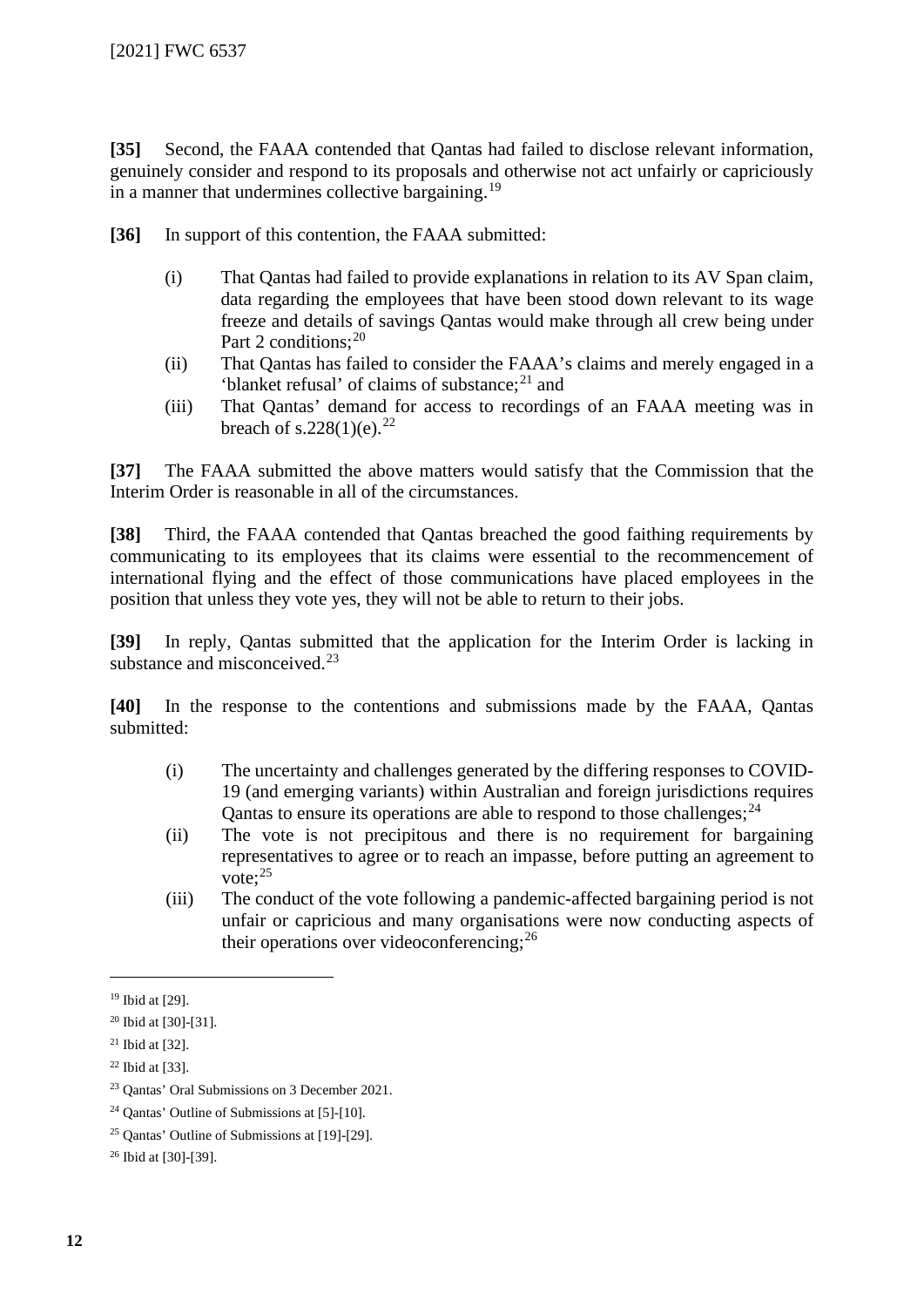- (iv) That it did not fail to provide information;  $27$
- (v) That it has not engaged in surface bargaining and has changed its position in relation to its key claims and has agreed to some of the claims advanced by the  $FAAA:^{28}$  $FAAA:^{28}$  $FAAA:^{28}$
- (vi) That it has not set a 'yes vote' as a precondition to employees returning to the workplace and nor do the communications suggest that; and
- (vii) That whether conduct is capricious or unfair must take in all the circumstances of the case.<sup>[29](#page-12-2)</sup>

#### **Approach to 'interim' bargaining orders**

**[41]** Both parties contend (or accept) that the decision of the Full Bench in *Wills v Grant, Marley & The Government of New South Wales, Sydney Trains and Another* [2020] FWCFB 4514 (**Wills**) sets out the correct approach for orders where a requisite state of satisfaction must be reached.

**[42]** In Wills, the Full Bench generally agreed with the reasoning of Colman DP in *Mayson v Mylan Health Pty Ltd[30](#page-12-3)*stating:

**"[33]** For the reasons which follow we reject the Appellant's contention that an interim anti-bullying order may be issued based only on a *prima facie* case, or serious question to be determined, and the balance of convenience favouring the interim relief sought. In our view s.789FF allows the Commission to make an anti-bullying order, including an interim order, only if it is 'satisfied' that a worker has been bullied at work and that there is a risk that the bullying will continue.

**[34]** Contrary to the Appellant's submission we generally agree with the analysis of Deputy President Colman in *Mayson*. In particular:

s.589(2) states that the Commission 'may make an interim decision in relation to a matter before it.' It is not an independent source of power to issue interim orders because absent a particular 'matter before it', the Commission has no power to do anything at all under s.589(2). To the extent that it might be contended that s.589(2) can be used in respect of any 'dispute' that might be referred to the Commission, s.595 makes clear that the Commission may deal with a dispute 'only if (it) is expressly authorised to do so under or in accordance with another provision of this Act.' Section 589(2) is not such a provision.

The 'matter' now before the Commission, for the purpose of s.589(2), is an application made under s.789FC. That application alleges that a worker has been bullied at work. It seeks an order under s.789FF to prevent a worker from being bullied by an individual or group. Any order made in relation to this application

<span id="page-12-0"></span> $27$  Ibid at [43].

<span id="page-12-1"></span><sup>28</sup> Ibid at [44]-[46].

<span id="page-12-2"></span><sup>29</sup> Qantas' Oral Submissions on 3 December 2021.

<span id="page-12-3"></span><sup>30</sup> 2020 FWC 1404.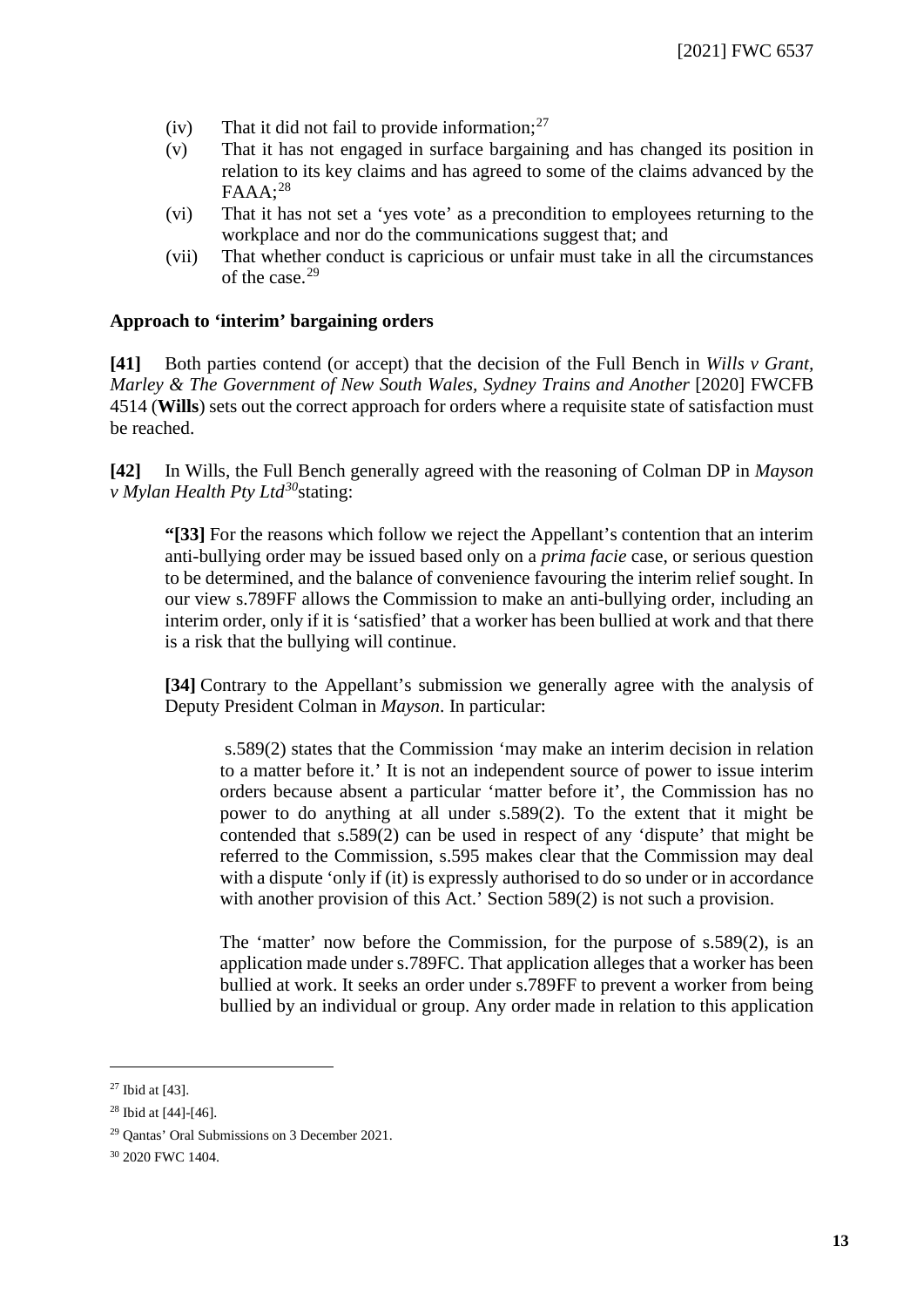will be an order under s.789FF and the relevant requirements of that section must be satisfied.

Section 789FF confers jurisdiction on the Commission to make an anti-bullying order if, and only if, it is satisfied that a worker has been bullied at work, and that there is a risk that the worker will continue to be bullied at work. In order to be satisfied that a worker has been bullied at work, the Commission would first need to make factual findings about what has occurred and assess whether the behaviour of relevant persons may be characterised as falling within the definition of 'bullied at work' in s.789FD(1). This would require the Commission to make a finding that the impugned conduct was repeated and also unreasonable, that the conduct was towards a worker, and that it created a risk to health and safety.

Section 789FF deals directly and in general terms with the Commission's powers to make orders in relation to applications made under s.789FC. The Commission may make 'any order it considers appropriate (other than an order requiring payment of a pecuniary amount) to prevent the worker from being bullied at work.' Even if s.589(2) did not exist, the Commission could make an interim (temporary) order under s.789FF. But it cannot issue any order at all unless the relevant preconditions are met.

A conclusion that an applicant for an anti-bullying order has established an arguable case or serious issue to be determined falls short of the state of satisfaction required by s.789FF. One cannot be satisfied on an arguable basis. One is either satisfied, or not satisfied, that a certain state of affairs exists.

Section 589(2), a general provision which must relate to a 'matter before the Commission', would then have the effect of disengaging express requirements of the substantive provision and source of power – that the Commission be satisfied of the relevant matters. The applicant's argument reads s.789FF as requiring the Commission's satisfaction of these matters, unless an application is made for interim anti-bullying orders. This is not a sensible or coherent interpretation of the relevant provisions.

The Commission, unlike a court, has no inherent jurisdiction. It can only do what the Act allows, and it must do what the Act requires.

There is nothing to prevent the Commission from issuing interim decisions in an anti-bullying matter, consequent upon having reached the required state of satisfaction as to the matters set out in s.789FF(1). For example, the Commission might be satisfied that a worker has been bullied at work and that there is a risk of continued bullying but require further submissions from the parties as to the final orders; an interim order might be made 'in the interim' on the material before the Commission at that time. But what the Commission cannot do is issue an order under s.789FF, without being satisfied that a worker has been subjected to bullying at work, and that there is a risk that the bullying will continue. To make an order in such circumstances would be beyond power.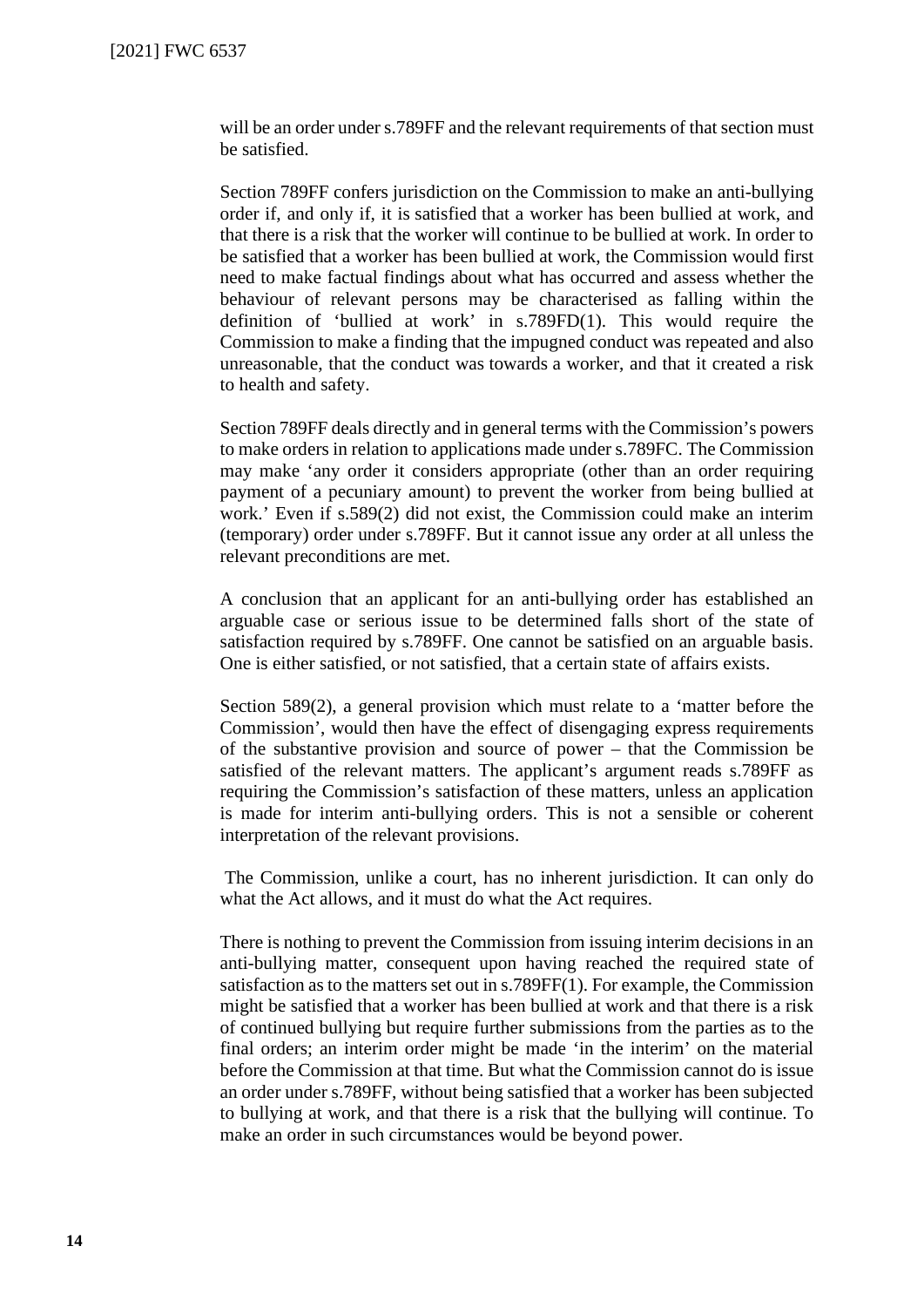The fact that an anti-bullying order under s.789FF can only be issued once the Commission reaches the requisite state of satisfaction about the relevant matters does not mean that the Commission cannot deal with anti-bullying matters quickly. The Commission may be able to conduct an expedited hearing, swiftly decide whether it is satisfied of the relevant matters in s.789FF and if so whether to issue an order. The Commission might decide to issue an interim (temporary) order, pending further deliberations on the appropriate framing of a final order, which might require further evidence. Or an expedited hearing might lead directly and quickly to the issuing of final orders."

**[43]** Although Wills was a matter concerning an application for an order to stop bullying, I am of the view that the approach adopted by the Full Bench is apposite and therefore consider it to be the correct approach to this matter. Accordingly, I can only make a bargaining order pursuant to s.229 of the FW Act, either as an interim order or as final order, if I reach the requisite state of satisfaction as to the matters set out in s.230 of the FW Act.

**[44]** Furthermore, in the context of an application for an 'interim' bargaining order, the assessment of the requisite state of satisfaction is undertaken by reference to the material before the Commission at that time. $31$ 

#### **Consideration**

**[45]** I have had regard to all of the materials filed, the evidence and the submissions of the parties. I found that each of the witnesses attempted to assist the Commission and I have generally accepted the evidence of each witness.

**[46]** There is no issue that all of the relevant preconditions<sup>[32](#page-14-1)</sup> have been met.

**[47]** The issue in this matter is whether Qantas has not met, or is not meeting, the good faith bargaining requirements<sup>33</sup>, and whether the Commission is satisfied that it is reasonable in all of the circumstances to make the Interim Order.<sup>[34](#page-14-3)</sup>

#### *Request for employees to approve EBA11 is unfair conduct*

**[48]** The primary contention advanced by the FAAA that Qantas has not met, or is not meeting, the good faith bargaining requirements is the request for employees to approve EBA11 as they return to the workforce for the first time after being stood down in March 2020.

**[49]** The assessment of whether conduct is capricious or unfair can only be ascertained by an examination of all of the circumstances in a particular case.[35](#page-14-4)

<span id="page-14-0"></span><sup>31</sup> Wills at [49].

<span id="page-14-1"></span> $32$  ss.229(1); ss.229(3); ss.229(4); ss.230(1)(a); ss.230(2)(a) and ss.230(3)(b) of the FW Act.

<span id="page-14-2"></span> $33$  ss.230(3)(a)(i) of the FW Act.

<span id="page-14-4"></span><span id="page-14-3"></span>

<sup>&</sup>lt;sup>34</sup> ss.230(1)(c) of the FW Act.<br><sup>35</sup> *Construction, Forestry, Mining and Energy Union-Mining And Energy Division v Tahmoor Coal Pty Ltd [2010] FWAFB 3510* (**Tahmoor**) at [7], [24].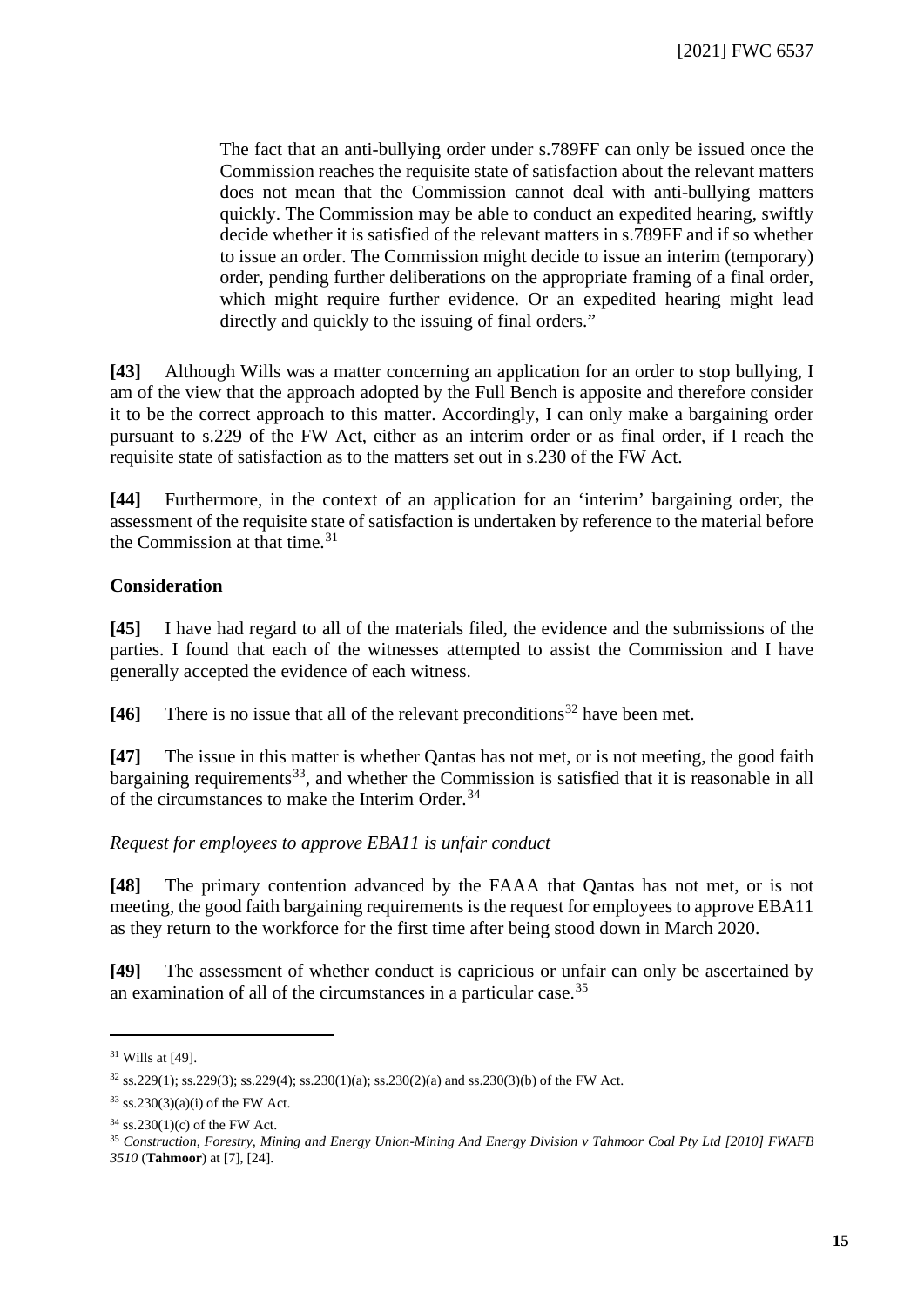**[50]** I accept that it may unfair conduct to request employees to approve a proposed agreement following a long period of stand down where the employees have been totally disengaged from the workplace and there has been little or no communication.

**[51]** However, that is not case in this matter. The circumstances in this case include the extensive webinar and email communications that Qantas has maintained with its employees over the period since it issued the NERR. These communications clearly demonstrate the employees are not returning to the workplace cold and being asked to approve EBA11 with no notice other than the mandatory seven-day access period.

**[52]** Rather, Qantas has provided regular updates on the progress of negotiations for EBA11, including the EBA11 specific communication dated 18 November 2021. Further, and in addition to the communications set out earlier in this decision, Qantas readily acknowledges that it must comply with the mandatory requirements to take all reasonable steps to ensure the terms of EBA11, and the effect of those terms, are explained to the employees in an appropriate manner taking into account their particular circumstances and needs.<sup>[36](#page-15-0)</sup>

**[53]** In relation to the mode of meetings being conducted by videoconferencing; I do not accept this is conduct that is capricious or unfair. On one view, being able to click and connect to these meetings from any location around Australia or beyond has made participation in meetings more accessible for employees.

**[54]** While, the FAAA may have preferred to have undertaken meetings with its members in the 'normal way' with face-to-face meetings and visits to various ports around the World, that does not lead to a conclusion that Qantas has engaged in capricious or unfair conduct undermining collective bargaining.

**[55]** Although a number of employees have obtained secondary employment during the period of stand down and that may have prevented them joining the webinars, those employees were provided with summaries from each webinar and I don't see this as being any different to meetings being held under 'normal circumstances', where at any given time any number of employees are mid-flight, in various locations around the World, or otherwise cannot attend.

#### *Impasse not reached*

**[56]** In relation to the FAAA's submission that the parties are yet to reach an impasse, I refer to the following passage of the Full Bench in Tahmoor<sup>[37](#page-15-1)</sup>:

"Although there may be circumstances in which the conduct of a ballot without the agreement of other bargaining agents constitutes a breach of the good faith bargaining requirements, it will not always be so. There is no absolute requirement for the agreement of the bargaining agents prior to the conduct of a ballot. In this case the Commissioner and the parties all referred to the notion of "impasse" as the touchstone by which to judge whether an employer who puts a proposed agreement to a ballot

<span id="page-15-0"></span><sup>36</sup> Section 180(5) of the FW Act.

<span id="page-15-1"></span><sup>&</sup>lt;sup>37</sup> Tahmoor at [30].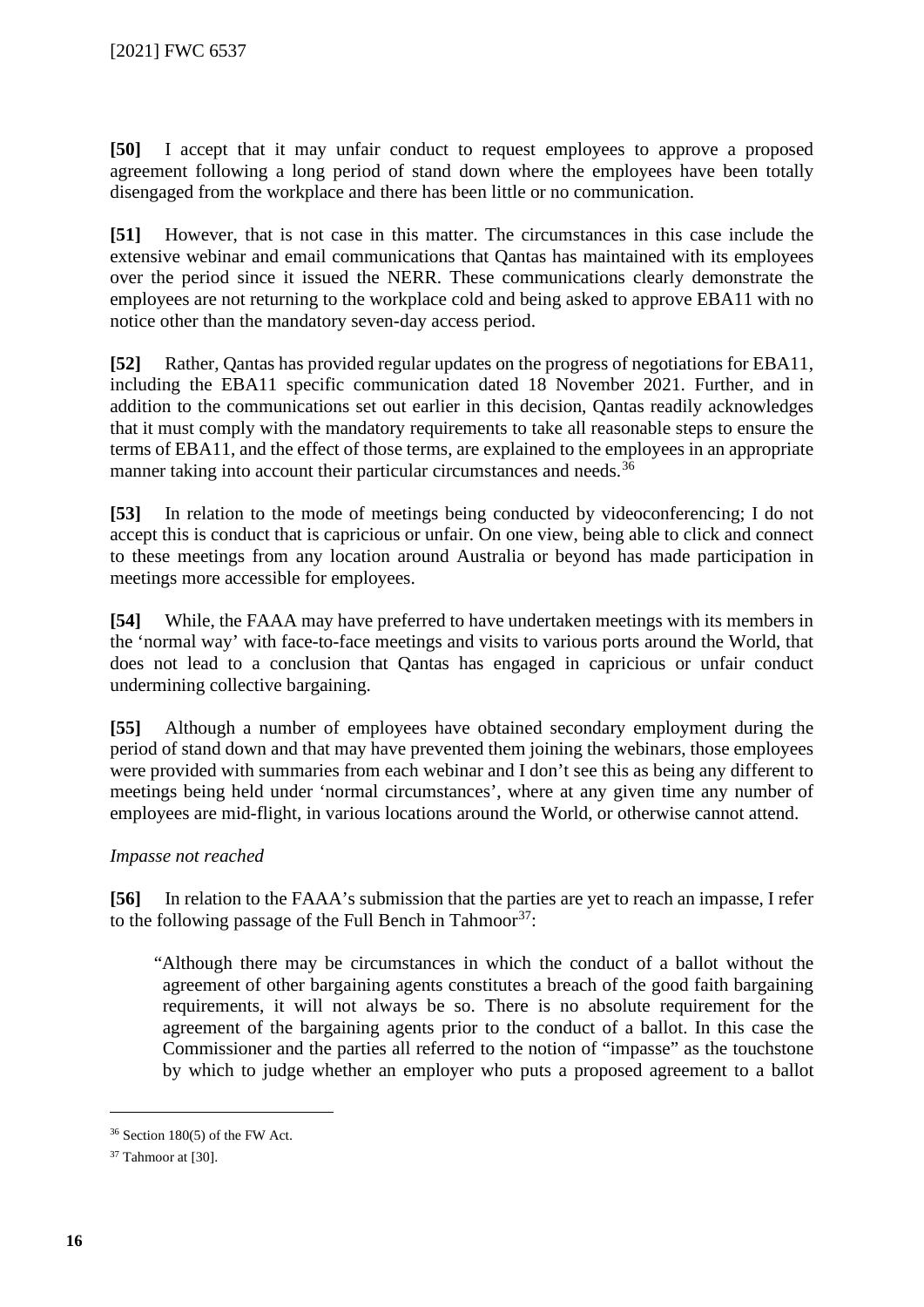without the agreement of the other bargaining agent thereby fails to observe the good faith bargaining requirements. There was some debate about whether "impasse" had been reached at the relevant time. The Commissioner found that "negotiations for an enterprise agreement have reached a stalemate, or using Tahmoor's words: "an impasse". Another way of approaching the matter, as the CFMEU intimated in its submissions, might be to ask whether there had been a reasonable opportunity to discuss Tahmoor's latest proposal. **Yet another formulation might be to ask whether negotiations had reached such a stage that the employer was entitled to put its proposal to a ballot in order to see if progress could be made.** However it is put, we are satisfied that in arranging to put its proposed agreement to the employees in a ballot, Tahmoor was not acting capriciously or unfairly in the circumstances prevailing at the time." (Emphasis added).

**[57]** It is clear from the decision in Tahmoor that the agreement of bargaining representatives is not a pre-condition to an employer requesting employees to approve a proposed agreement, although to do so *may* constitute a breach of the good faith bargaining requirements. It is also clear that an impasse is not required.

**[58]** The FAAA submitted that an impasse has not yet been reached and that it remains open to continuing to bargain. Qantas has submitted that an impasse is not required to be reached, but in any event, Mr Reed communicated as much to members of the FAAA during a Facebook Live and Zoom meeting on 30 October 2021.

**[59]** Mr Reed accepts he used the word 'impasse' in a meeting with FAAA members<sup>[38](#page-16-0)</sup> but sought to qualify it as being momentary in nature. The recording was not in evidence and I do not propose to make any finding at this stage of the proceedings as to whether Mr Reed used the word in the context of that particular stage of bargaining or whether it was used in the context of finality in bargaining positions.

**[60]** Furthermore, and irrespective of any potential finding in relation to Mr Reed's comment that might ultimately be made in the substantive hearing of the Application, there seems on one view to be an impasse. Qantas seeks to have all employees covered by Part 2 conditions with a common rostering/allocation system, amongst other things.

**[61]** Conversely, the FAAA has stated their goal has been to steadily lift the conditions of  $OCCA$  employees to that of OAL employees, that is Part 1 employees<sup>[39](#page-16-1)</sup>, notwithstanding they would be open to agreeing to the appropriate set of merged conditions.<sup>[40](#page-16-2)</sup>

**[62]** A divergence of positions is not an uncommon feature of bargaining for a proposed agreement where the relevant parties seek the best outcome in pursuit of their industrial interests.

**[63]** However, that does not automatically lead to a conclusion that a party, in this case Qantas, has engaged in capricious or unfair conduct. It is unambiguously clear that the good

<span id="page-16-0"></span><sup>38</sup> Reed at [78].

<span id="page-16-1"></span><sup>39</sup> Reed at [12].

<span id="page-16-2"></span><sup>40</sup> Reed at [65].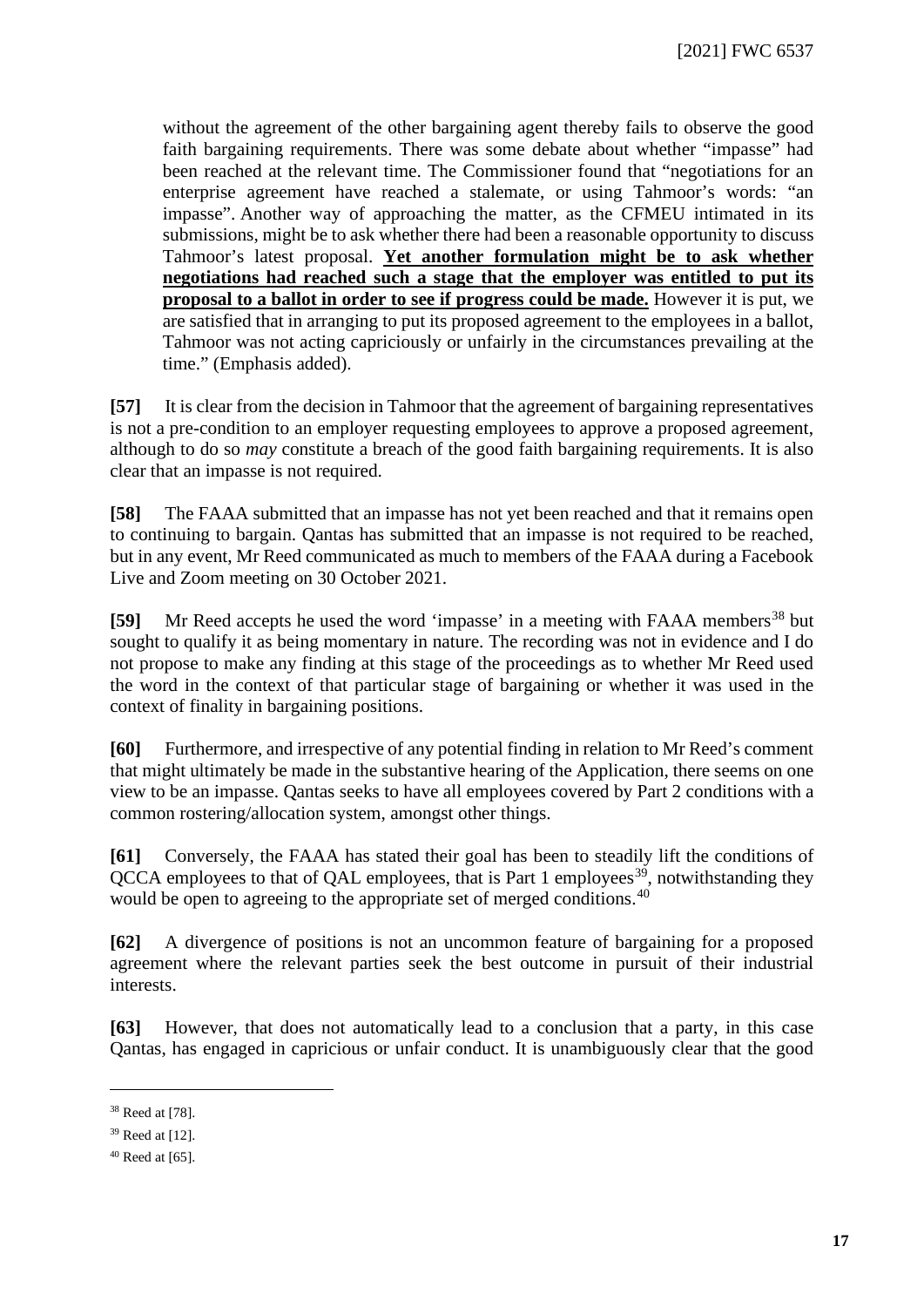faith bargaining requirements do not require a bargaining representative to make concessions or that agreement must be reached on the terms to be included in an agreement.<sup>[41](#page-17-0)</sup>

**[64]** Irrespective of whether an impasse has been reached or not, I am not satisfied that Qantas' request for the employees to approve EBA11 is capricious or unfair conduct undermining collective bargaining.

**[65]** As to authorities which found putting a proposed agreement to vote was considered a breach of the good faith bargaining requirements, the parties referred me to the following cases.

**[66]** In its outline of submissions, the FAAA relied on the decision in *AMWU v Ridders Fresh [2013] FWC 1250* (**Ridders Fresh**) as authority that the act of putting a proposed agreement to vote can be capricious or unfair 'in the right circumstances'. [42](#page-17-1) In Ridders Fresh, the employer agreed to meet with the AMWU, after it had commenced the access period and had failed to tell the AMWU of that, rendering any bargaining otiose. The circumstances in Ridders Fresh are clearly distinguishable from the matter before me.

**[67]** In its outline of submissions, Qantas referred me to the decision in *National Union of Workers v Ross Cosmetics Australia Pty Ltd [2012] FWA 3252* (**Ross Cosmetics**), another matter where putting a propose agreement to vote was found to be inconsistent with the good faith bargaining requirements. In Ross Cosmetics, Roe C found the unilateral declaration of an impasse in bargaining after only two short meetings and without discussion on all of the key issues was conduct inconsistent with the good faith bargaining and undermines collective bargaining.[43](#page-17-2) Similarly to Ridders Fresh, the circumstances in Ross Cosmetics are clearly distinguishable from the matter before me.

#### *Qantas claims are not essential, mere convenience*

**[68]** I do not accept the FAAA's contention that Qantas' claims are not essential for the recommencement of international travel and are mere convenience. The rationale of Qantas' key claims has been set out in the evidence of Ms Yangoyan. Ms Yangoyan was subject to cross examination on this aspect and despite some concessions, I accept her evidence regarding Qantas' position that it requires greater flexibility in EBA11 to respond to the uncertainty of international travel.

### *Qantas failed to provide information*

**[69]** I do not accept the FAAA's contention that Qantas has failed to provide information and responses as set out at paragraph [30] in the FAAA's Outline of Submissions.

**[70]** Ms Rochford's evidence clearly sets out the information and responses provided by Qantas in relation to those matters and other requests for information from the FAAA.<sup>[44](#page-17-3)</sup>

<span id="page-17-0"></span><sup>41</sup> Section 228(2) of the FW Act.

<span id="page-17-1"></span><sup>42</sup> FAAA's Outline of Submissions at [19].

<span id="page-17-2"></span><sup>43</sup> Ross Cosmetics at [50].

<span id="page-17-3"></span><sup>44</sup> Rochford at [29], [32], [37]-[38], [46] and [109].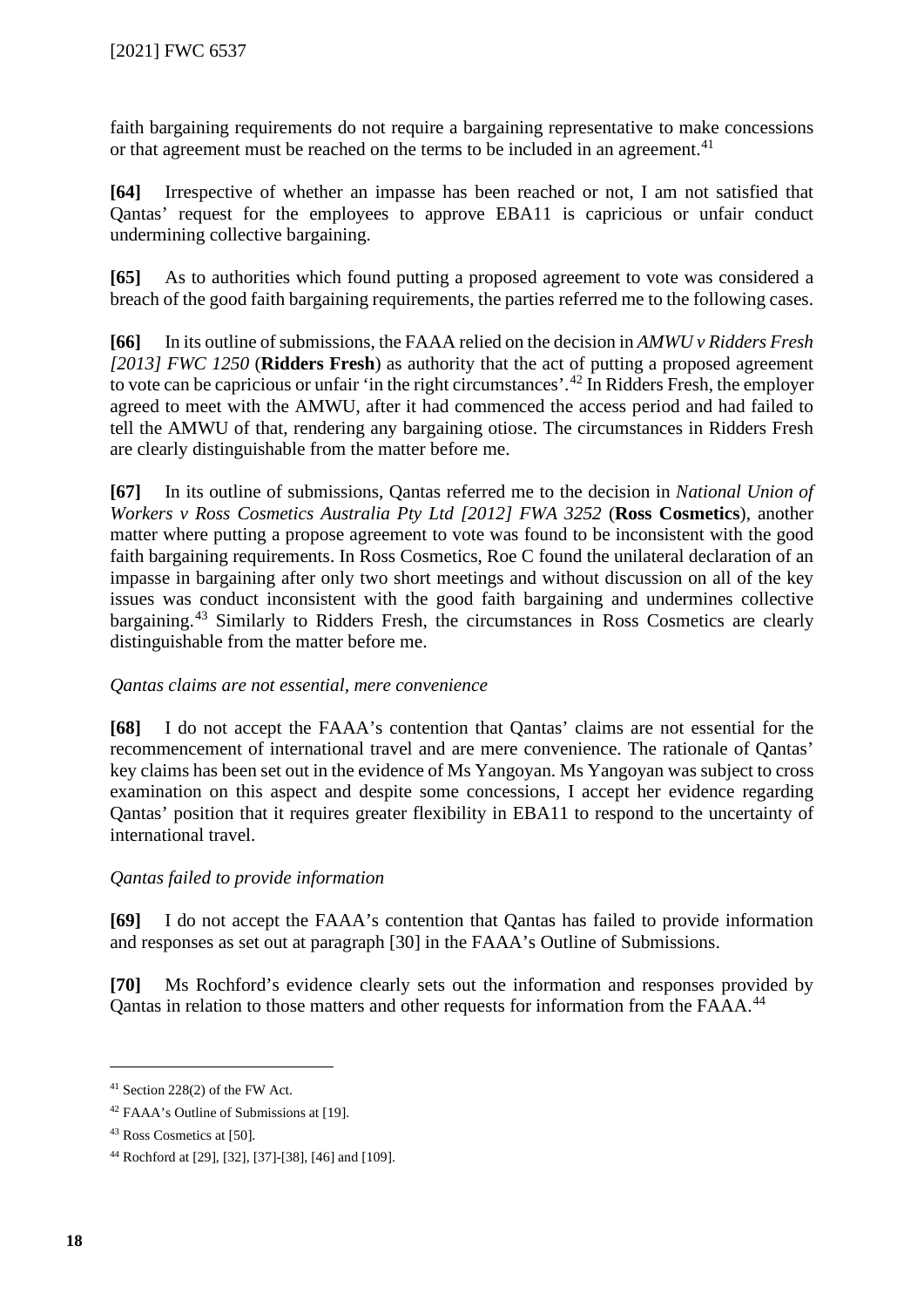#### *Qantas failed to consider the FAAA's claims*

**[71]** I do not accept the FAAA's contention that Qantas has failed to give genuine consideration to the FAAA's claims.

**[72]** On 28 October 2021, Qantas provided a written response to each of the FAAA's claims.[45](#page-18-0) Further discussion on these matters took place on 29 October 2021.[46](#page-18-1)

[73] Qantas has modified its position in relation to the AV Spans claim<sup>[47](#page-18-2)</sup> and the meal allowance claim<sup>48</sup>, and it has withdrawn (for now) the Sunrise Flying claim.<sup>[49](#page-18-4)</sup>

**[74]** Qantas has also accepted several of the FAAA's claims, including language allowances, swap courses, inflight procedures committee, grievance procedure, part-time clauses, time to report or duty during standby and Schedule 4.<sup>[50](#page-18-5)</sup> That Qantas might have accepted some of the FAAA's '*little ticket*' items but rejected their '*big ticket*' items is not conclusive to the issue in the matter before me. As noted earlier, the good faith bargaining requirements do not require bargaining representatives to make concessions or reach agreement.

#### *Qantas' demand for access to recording of FAAA meeting*

**[75]** Qantas made a request of the FAAA to provide a recording of the Facebook Live and Zoom meeting held with FAAA members on 30 October 2021. Qantas made this request in the context that Mr Reed had referred to an impasse in negotiations for EBA11 in that meeting.<sup>[51](#page-18-6)</sup>

**[76]** I do not consider the making of this request by Qantas in that context is inconsistent with the good faith bargaining requirements.

**[77]** In any event. the FAAA did not provide the recording.

*Qantas' communications re: yes vote.*

**[78]** I accept Qantas has advised its employees that the flexibilities and operational capacity that its key claims would provide is essential to the recommencement of international travel.

**[79]** However, I do not accept the FAAA's contention that Qantas' communications had the effect of pressuring the employees into a 'yes vote' or conveyed the message that unless there was a 'yes vote', employees would not be able to return to work.

**[80]** While I have had regard to the unchallenged evidence of Rebecca Maclean, Hikaru Sugimoto and Tanya Tierney, a fair reading of the materials does not support the contention.

<span id="page-18-0"></span> $45$  Ibid at [45].

<span id="page-18-1"></span> $46$  Ibid at [46].

<span id="page-18-2"></span> $47$  Ibid at [47].p

<span id="page-18-3"></span> $48$  Ibid at [54].

<span id="page-18-4"></span><sup>49</sup> Ibid at [54].

<span id="page-18-5"></span><sup>50</sup> Ibid at [54].

<span id="page-18-6"></span><sup>51</sup> See paragraph [59].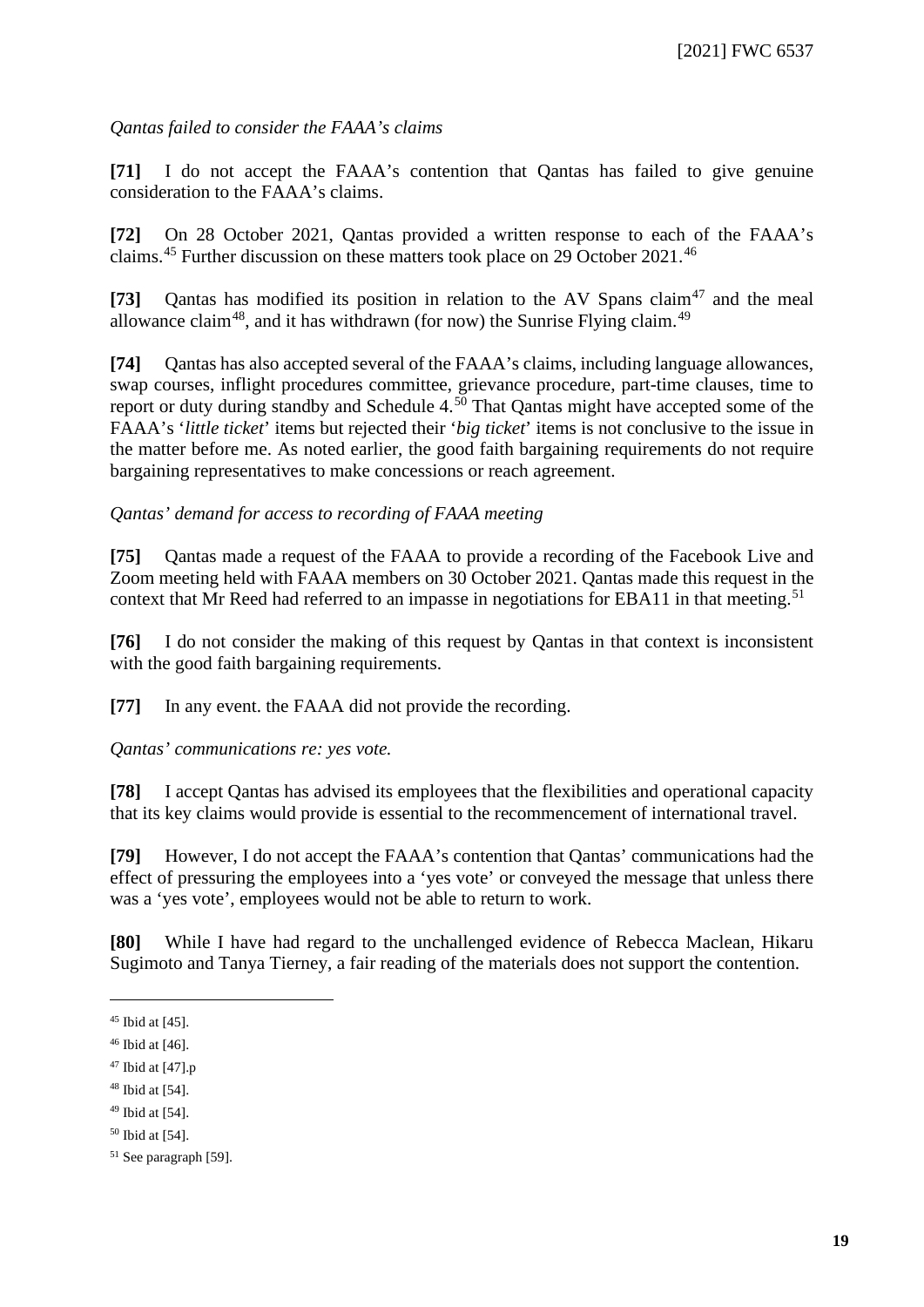#### *Application for Order for Production*

**[81]** At the directions hearing on 26 November 2021, Qantas made an oral application for an order for production to require the FAAA to produce the recording of the Facebook Live and Zoom meeting. This was in the context of Mr Reed using the word 'impasse' during that meeting.

**[82]** I refused to accept the oral application for the order for production and directed Qantas to file the application in the correct form and provided an opportunity for FAAA to make any submissions in response.

**[83]** Qantas filed the application for the order for production later that day. The document categories sought to be produced in the application filed were far wider than what was foreshadowed in the case management and directions hearing.

**[84]** In those circumstances and taking into consideration that the proceedings were at an interlocutory stage with a short timetable, and the application for the Interim Order was proceeding expeditiously, I declined to grant the order at that stage, and advised the parties that it would be dealt with as part of the Application.

#### **Conclusion**

**[85]** I am not satisfied that Qantas has not met, or is not meeting, the good faith bargaining requirements. Therefore, the requirement in s.230(3)(a)(i) of the FW Act has not been met. In those circumstances, I do not have any power to make the Interim Order.

**[86]** The application for the Interim Order is dismissed.

**[87]** The Application will be listed for further mention and programming on a date to be advised.



#### COMMISSIONER

*Appearances*:

Ms *L Saunders* of counsel for the Applicant. Mr *R Dalton QC* and Mr *M Follett* of counsel for the Respondents*.*